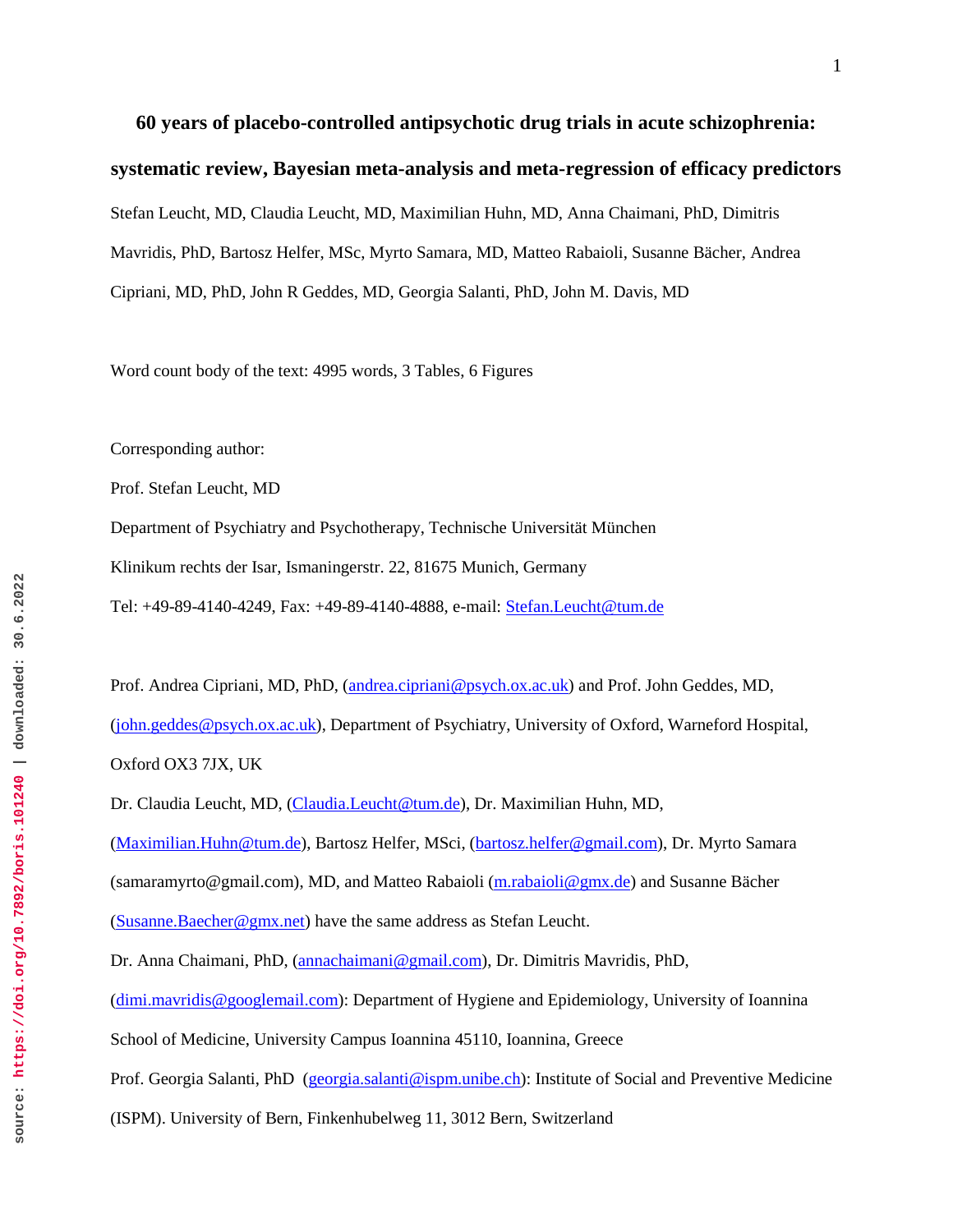Prof. John M. Davis, MD [\(jdavis@psych.uic.edu\)](mailto:jdavis@psych.uic.edu) : Psychiatric Institute, University of Illinois at Chicago, 1601 W. Taylor St., Chicago, IL 60612, and Maryland Psychiatric Research Center, Baltimore, MD, USA

#### **Disclosures and acknowledgement**

We thank Samantha Roberts for her help in the literature search, Magdolna Tardy, MSc, for her help in study selection and Marc Krause, Philipp Rothe, MD, Thomas Arndt and Natalie Peter for their help in data extraction. They had all been specifically trained for this purpose.

Ole Andreassen, Guy Chouinard, Michael Jann, Herbert Meltzer, Bret Rutherford, Merck, Dainippon Sumitomo, Novartis, Sunovion, EliLilly, Johnson&Johnson and Pfizer for replying to requests about their trials. We mainly obtained answers about methodological questions. Ofer Agid sent us his complete dataset. We also thank the many authors who sent data for our previous publications on antipsychotic drugs which could be used again here.

In the last three years Stefan Leucht has received honoraria for lectures from EliLilly, Lundbeck (Institute), Pfizer, Janssen, BMS, Johnson and Johnson, Otsuka, Roche, SanofiAventis, ICON, Abbvie, AOP Orphan, Servier; for consulting/advisory boards from Roche, Janssen, Lundbeck, EliLilly, Otsuka, TEVA; for the preparation of educational material and publications from Lundbeck Institute and Roche. EliLilly has provided medication for a clinical trial led by SL as principal investigator. Andrea Cipriani was expert witness for Accord Healthcare for a patent issue about quetiapine extended release. The other authors have no conflicts of interest to declare.

The meta-analysis was supported by the German Federal Ministry for Education and Research (Bundesministerium für Bildung und Forschung, BMBF) Grant: FKZ 01KG1115. Andrea Cipriani is supported by the NIHR Oxford Cognitive Health Clinical Research Facility. Dimitris Mavridis and Georgia Salanti received funding from the European Research Council [IMMA 260559 grant]. The funding sources had no role in study design, data collection, data analysis, data interpretation, writing of the report, or the decision to submit the paper for publication.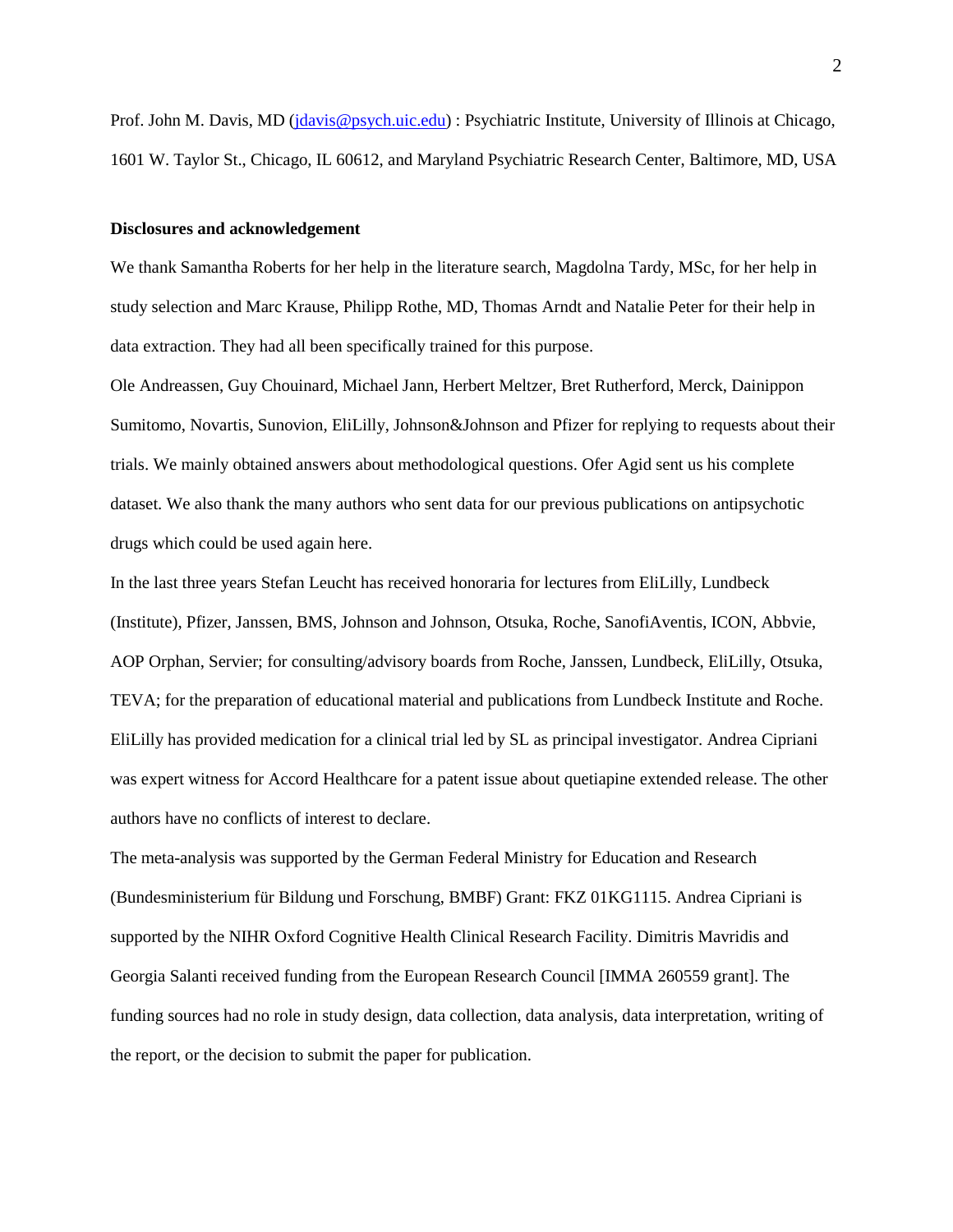# **ABSTRACT**

**Objective**: Antipsychotic drug efficacy may have decreased over the decades. We, therefore, present a comprehensive meta-analysis of all placebo-controlled trials in acute schizophrenia, we investigate which trial characteristics have changed over the years and which ones are moderators of drug-placebo efficacy differences.

**Method:** We searched multiple electronic databases, ClinicalTrials.gov and the FDA website. The outcomes were overall efficacy (primary outcome), responder rates, drop-out rates, positive, negative and depressive symptoms, quality of life, functioning, and major side-effects. Multiple potential moderators of overall efficacy were analyzed by meta-regression.

**Results**: 167 double-blind randomized controlled trials with 28102 participants were included. The standardized mean difference (SMD) for overall efficacy was 0.47 (95% CrI 0.42,0.51), but accounting for small trial effects/publication bias reduced the SMD to 0.38. 51% in the antipsychotic group versus 30% in placebo had at least a 'minimal' response, and 23% versus 14% had a 'good' response. Positive symptoms improved more than negative symptoms and depression. There were also small-to medium sized improvements in quality of life and functioning (SMDs 0.35 and 0.34). In the analysis of response predictors, 17 of 26 trial characteristics analyzed changed over the decades. But in a multivariable metaregression, only industry-sponsorship and increasing placebo response were significant moderators of effect sizes. Importantly, drug response remained stable over time.

**Conclusions**: Approximately two times more patients improved under antipsychotics compared to placebo, but only a minority experienced a good response. Industry sponsorship reduced, rather than increased effect sizes. The decrease of effect sizes over the years was caused by increasing placebo response, not by decreasing drug response. Meta-analyses need to take this confounder into account. In drug development, somewhat smaller sample sizes but better selected patients may overcome a possible vicious circle of increasing sample sizes, more variability and smaller effect sizes.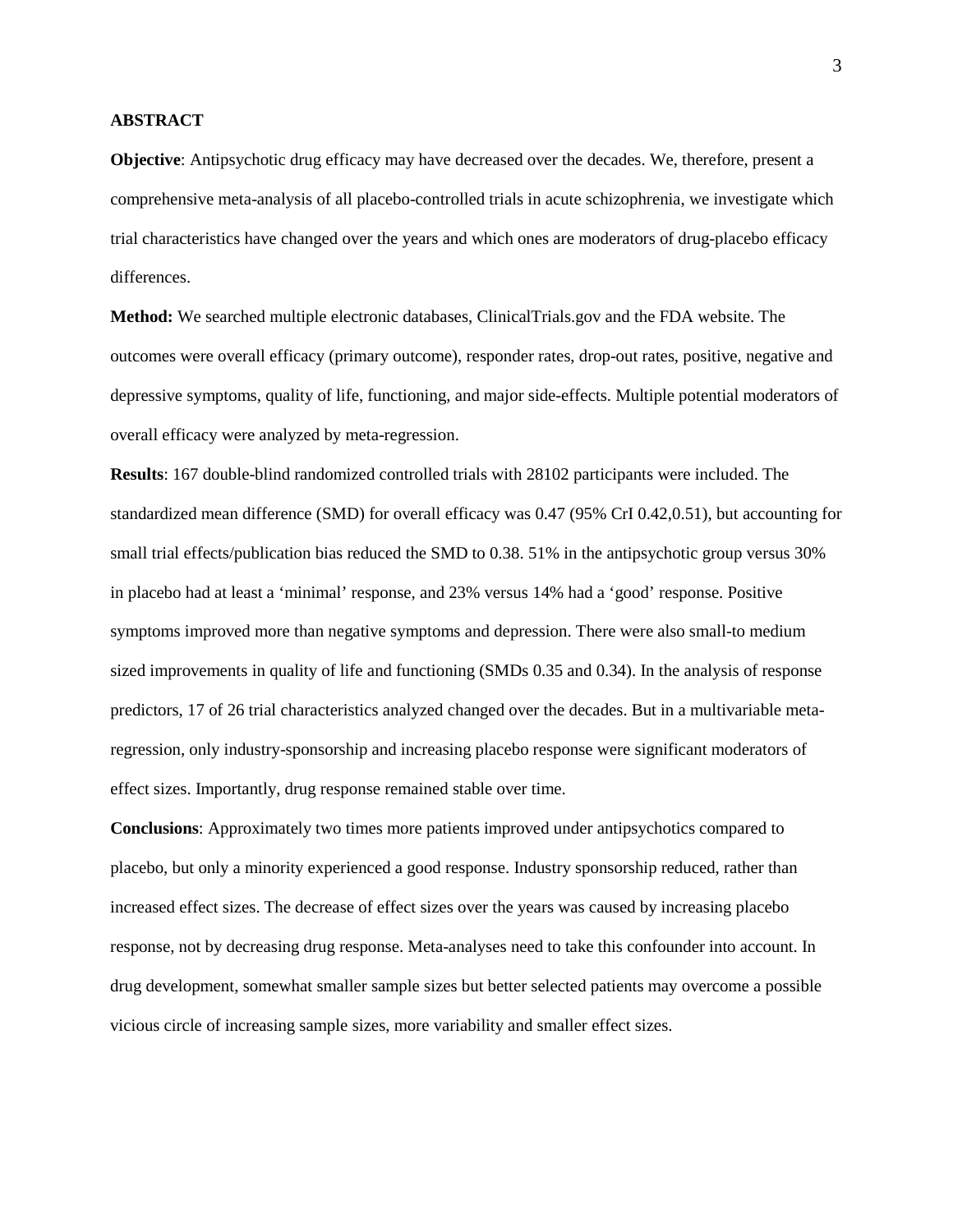### **INTRODUCTION**

Antipsychotics are attacked by distinguished physicians such as prestigious researchers of the Cochrane Collaboration [\(1\)](#page-19-0) and others [\(2\)](#page-19-1). This criticism makes the lay public [\(3\)](#page-19-2), patients [\(4\)](#page-19-3), general physicians and policy makers skeptical. The skepticism is driven by the fact that most placebo-controlled studies are conducted by the pharmaceutical industry which is not trusted [\(5,](#page-19-4) [6\)](#page-19-5), an issue that we examine here. The essence of the criticism is that antipsychotic drugs have multiple side-effects, but only little efficacy, and that therefore their use should be restricted to a minimum [\(1\)](#page-19-0).

Indeed, an early, large (487 participants) NIMH-sponsored trial from 1964 which is often used as a reference for antipsychotic drug efficacy showed a substantial difference between antipsychotics and placebo (61% versus 22% were much improved). In contrast, in recent years, there have been a number of failed trials where even standard drugs such as haloperidol did not outperform placebo [\(7\)](#page-19-6). A systematic review and meta-regression suggested that increasing placebo response could explain this phenomenon. However it only analyzed predictors of placebo response, but it had little on the improvement on drug above placebo, which is crucial for patients [\(8\)](#page-19-7). Drug-response could well have increased in parallel to placebo-response, so that the net effect would be the same. Therefore, there is a need to identify predictors of *drug-placebo differences* beyond the predictors of *placebo-response* identified in this previous review [\(8\)](#page-19-7). Another analysis suggested a parallel decrease in drug response, but it included only a small number of placebo-controlled trials, so that drug response was dominated by active controlled trials which are very different from placebo-controlled trials. It is not plausible that drug-response decreases when placeboresponse increases making a re-assessment important (see discussion) [\(9\)](#page-19-8). Finally, a recent network metaanalysis did not provide a meta-regression of efficacy predictors. Moreover, it primarily examined newer second-generation antipsychotics (and only two of 52 old ones; [http://www.whocc.no/\)](http://www.whocc.no/), thus offered limited information on the first forty years of antipsychotic drugs [\(10\)](#page-19-9).

In this context, we present a comprehensive systematic review of all acute phase, placebocontrolled antipsychotic drug trials in schizophrenia since the introduction of chlorpromazine in 1953, addressing efficacy, tolerability, and quality of life and functioning on which information is increasingly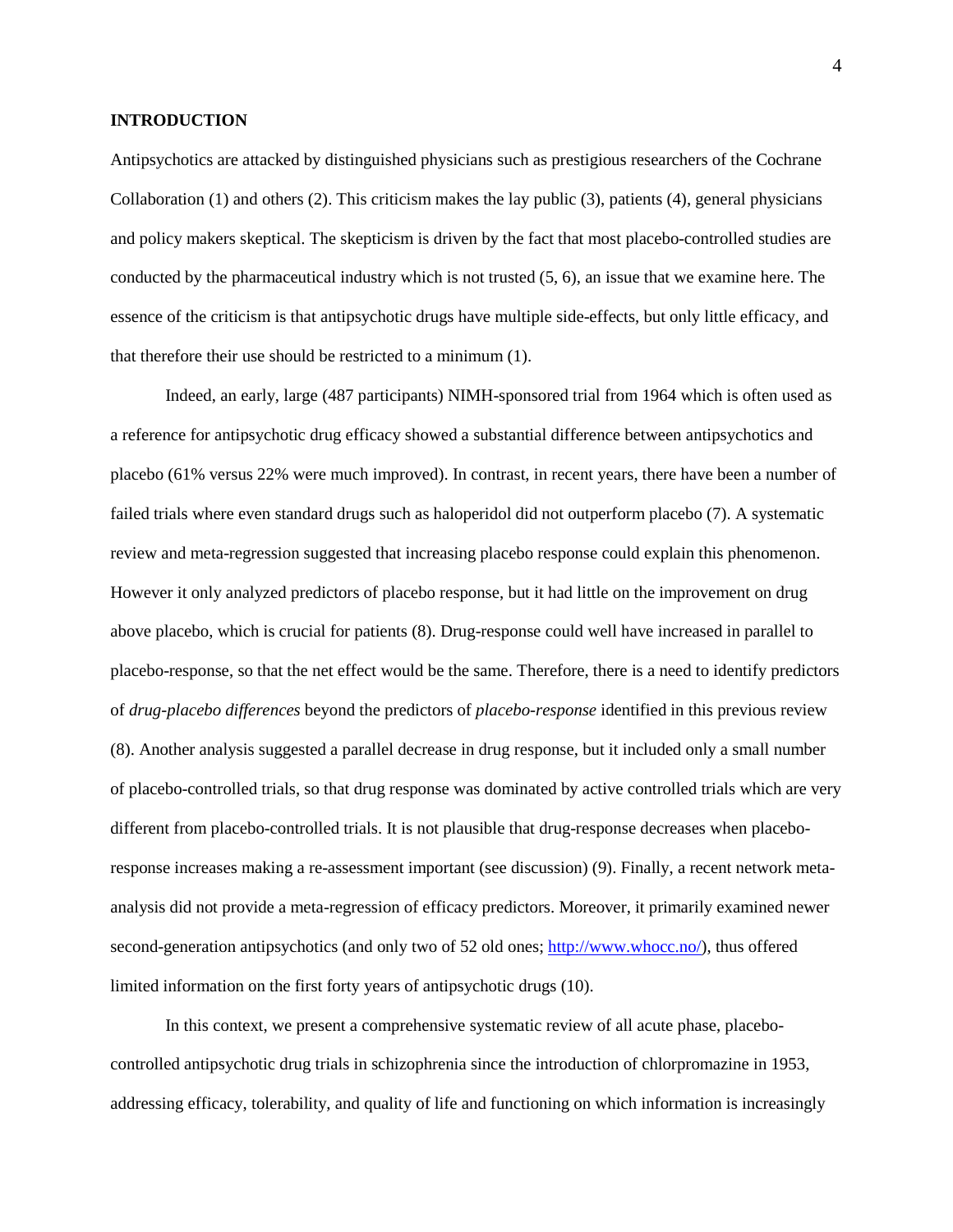asked for. We explored with meta-regression which trial characteristics have changed over the years and which ones are moderators of drug-placebo differences. The results of this broad summary of the first 60 years of antipsychotic trials should inform clinicians, should provide clues for the future design of antipsychotic drugs trials and should help to put the debate about antipsychotic drugs on a rational basis.

#### **METHODS**

We followed the PRISMA guidelines [\(11\)](#page-19-10) (checklist in Table S1 of the data supplement) and initially published a protocol in PROSPERO (CRD42013003342, data supplement Table S2).

### **Inclusion/exclusion criteria**

#### Participants

Adults with acute exacerbations of schizophrenia or related disorders (following the Cochrane Schizophrenia Group we accepted all diagnostic criteria and we also included schizoaffective, schizophreniform, or delusional disorder, because these do not require generally different treatment [\(12\)](#page-19-11)). We excluded relapse prevention studies in stable patients receiving maintenance medication [\(13\)](#page-19-12), in patients with predominant negative symptoms, and in patients with major concomitant somatic or psychiatric illness.

### Interventions

We included all antipsychotics licensed in at least one country, except clozapine, a more efficacious drug [\(10\)](#page-19-9), so that pooling with the other compounds would not have been appropriate *(only one clozapine arm with nine patients had to be excluded on this basis[\(14\)](#page-19-13) making the impact of this decision negligible)*. We excluded intramuscular formulations, because these are used primarily as sources either for emergency use (short-acting i.m. drugs) or for relapse prevention (long-acting depot drugs). Both flexible- and -fixeddose studies were included. All flexible-dose studies were included because they allow investigators to titrate to an adequate dose. Of fixed-dose studies we only included target- to- maximum doses according to the International-Consensus-Study-of-Antipsychotic-Dosing [\(15\)](#page-19-14). We averaged the results of eligible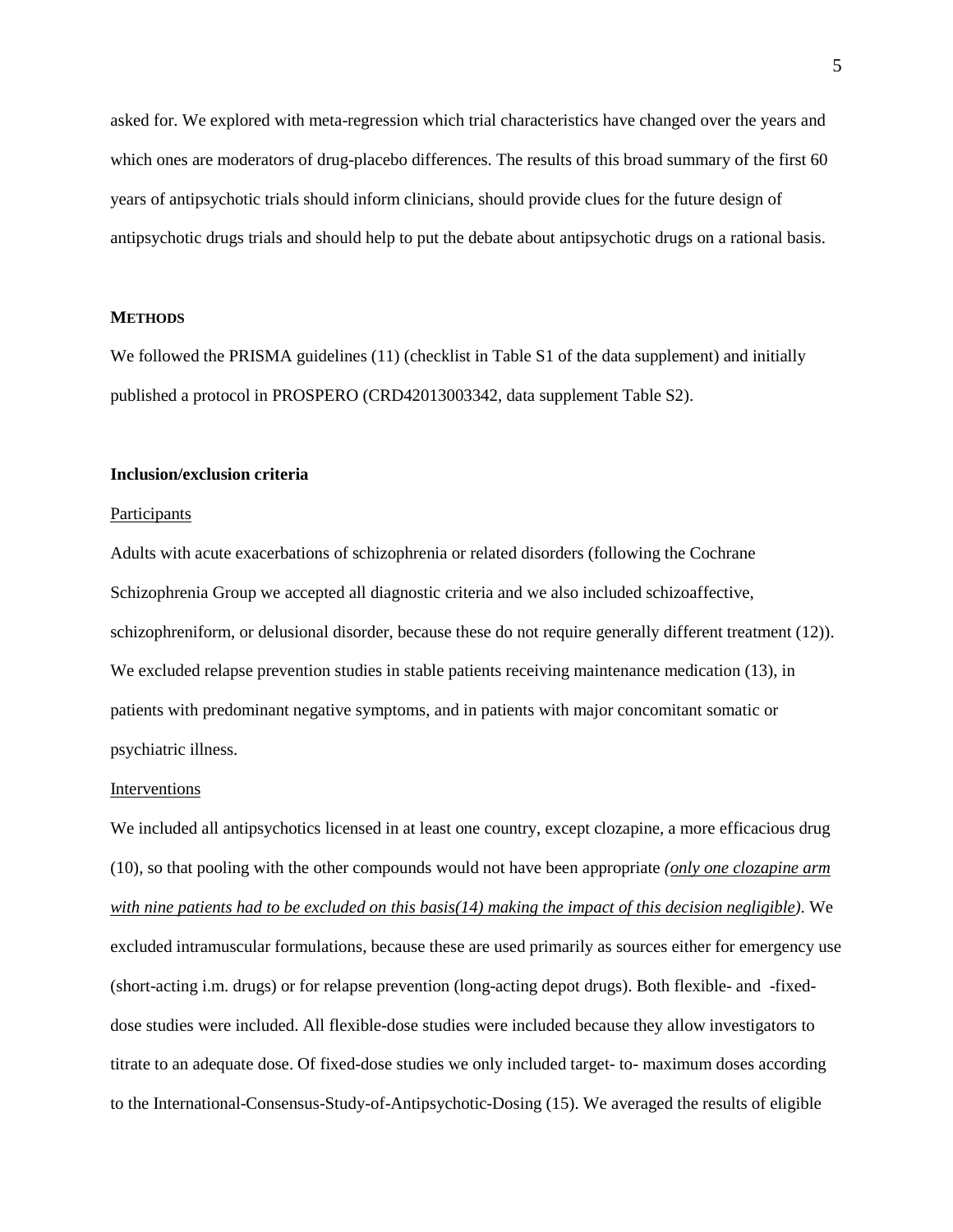fixed doses of single studies with appropriate formulas before entering the study in the meta-analysis (Cochrane Handbook [\(16\)](#page-19-15)).

#### Types of studies

Published and unpublished, double-blind, placebo-controlled randomized controlled trials of at least 3 weeks duration [\(17\)](#page-19-16). Studies with a high risk in sequence generation or allocation concealment were excluded [\(16\)](#page-19-15). We a priori excluded Chinese studies due to serious quality concerns [\(18,](#page-19-17) [19\)](#page-19-18). Risk of bias was independently assessed by at least two of the following reviewers (CL, SL, MH, BH) with the Cochrane Collaboration's risk-of-bias-tool [\(16\)](#page-19-15).

#### **Search strategy**

We searched the Cochrane-Schizophrenia-Group-Controlled-Trials-Register (compiled by regular systematic searches of more than 15 databases, clinical trial registers, the FDA website, hand searches and conference proceedings [\(20\)](#page-19-19), without language restrictions, available to us until version August 2009) with the term "placebo"; and we searched MEDLINE, EMBASE, PsychInfo, Cochrane CENTRAL and ClinicalTrials.gov (last search October 2016, online Table S3 presents search terms), supplemented by screening previous reviews [\(8,](#page-19-7) [10,](#page-19-9) [21-29\)](#page-19-20).

#### **Outcomes**

1. The primary outcome was the mean overall change in symptoms, with the following order: change in Positive and Negative Syndrome Scale (PANSS, [\(30\)](#page-20-0)) total score; if not available, change in Brief Psychiatric Rating Scale (BPRS, [\(31\)](#page-20-1)); then endpoint values of these scales; then other published schizophrenia rating scales [\(32\)](#page-20-2).

2. Responders: We analyzed how many patients achieved a) at least a "minimal response", defined as either at least 20% PANSS/BPRS reduction from baseline or a CGI at least slightly improved [\(33-35\)](#page-20-3); and b) a "good response" – either at least 50% PANSS/BPRS reduction or CGI at least much improved [\(33-](#page-20-3)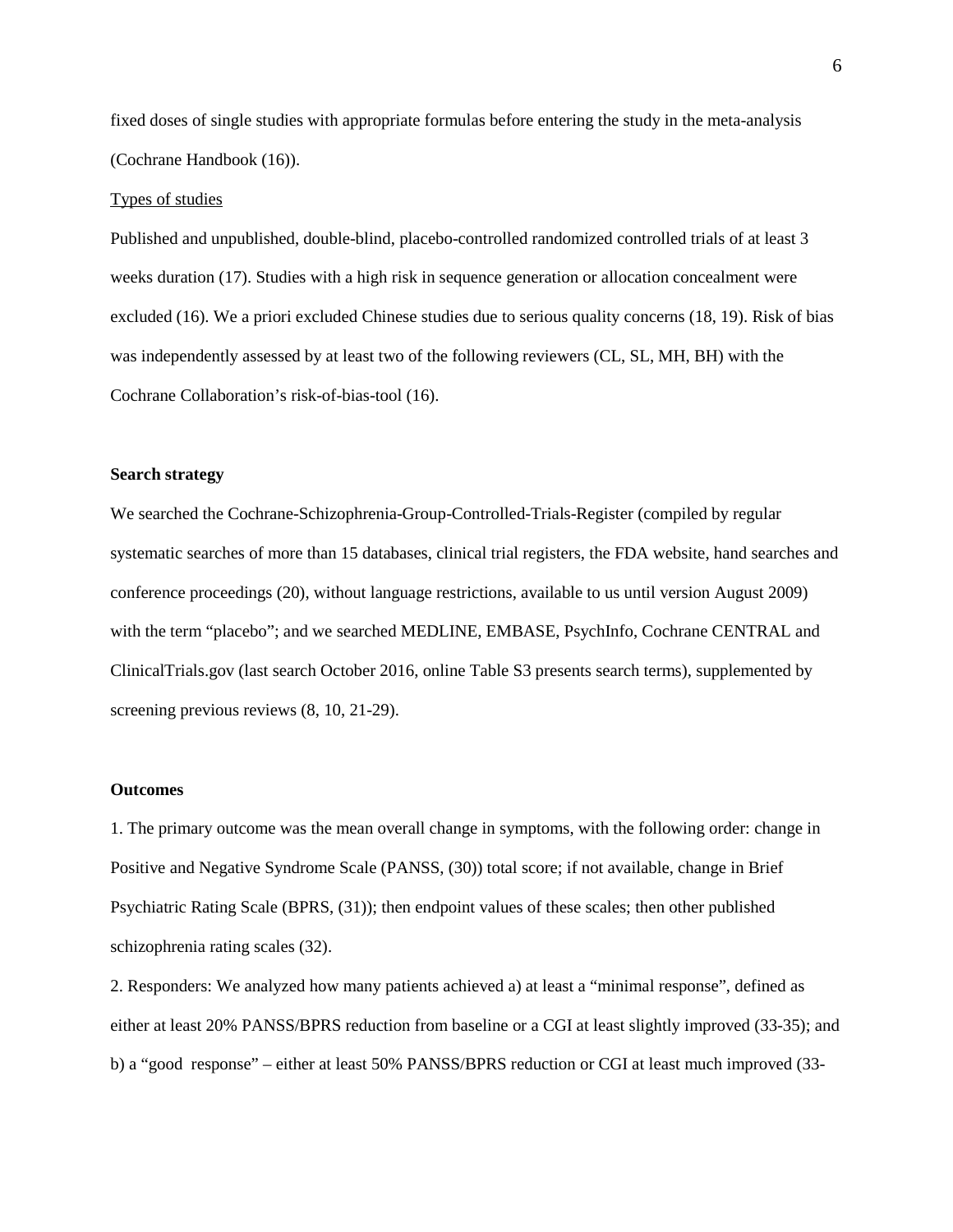[35\)](#page-20-3). Results of the single definitions were consistent and were presented separately, as well. We also analyzed c) any study-defined definition.

3. Discontinuation: Drop-outs due to a) any cause, b) inefficacy.

4. Positive, negative and depressive symptoms, quality of life, social functioning (measured by published rating scales [\(32\)](#page-20-2))

6. Major side-effects: extrapyramidal side-effects (antiparkinson medication use at least once), weight gain, sedation, prolactin increase and QTc prolongation.

#### **Study selection and data extraction**

At least two reviewers among MH, MT, MS and SL independently selected potentially relevant publications from the abstracts found by our search and decided to include studies, and at least two reviewers among CL, MH, BH, MS, MR, SB, MK, PR, TA, NP and SL (see acknowledgement) extracted data in duplicate in Excel sheets. Disagreement was resolved by discussion. Missing data were requested from authors or the sponsoring pharmaceutical companies for all studies published in the last 30 years. We preferably extracted intention-to-treat data and we preferred mixed-effect-model-of-repeatedmeasurements (MMRM) models over last-observation-carried-forward (LOCF). For dichotomous data we assumed that participants lost to follow-up would not have responded (conservative approach). Missing standard deviations were estimated from test statistics or by using the mean standard deviation of the remaining studies [\(36,](#page-20-4) [37\)](#page-20-5).

#### **Statistical synthesis of study results**

We used a Bayesian hierarchical random-effects model in OpenBUGS 3.2.3 to estimate summary effect sizes for each outcome as heterogeneity was expected. We primarily examined all antipsychotics as a group because efficacy differences between drugs are small [\(10,](#page-19-9) [38-40\)](#page-20-6), but results of individual drugs are presented as well. For the primary analysis we merged the different antipsychotic arms within multi-arm trials [\(16\)](#page-19-15) but properly accounted for the inherent correlation in the drug-specific analyses. We estimated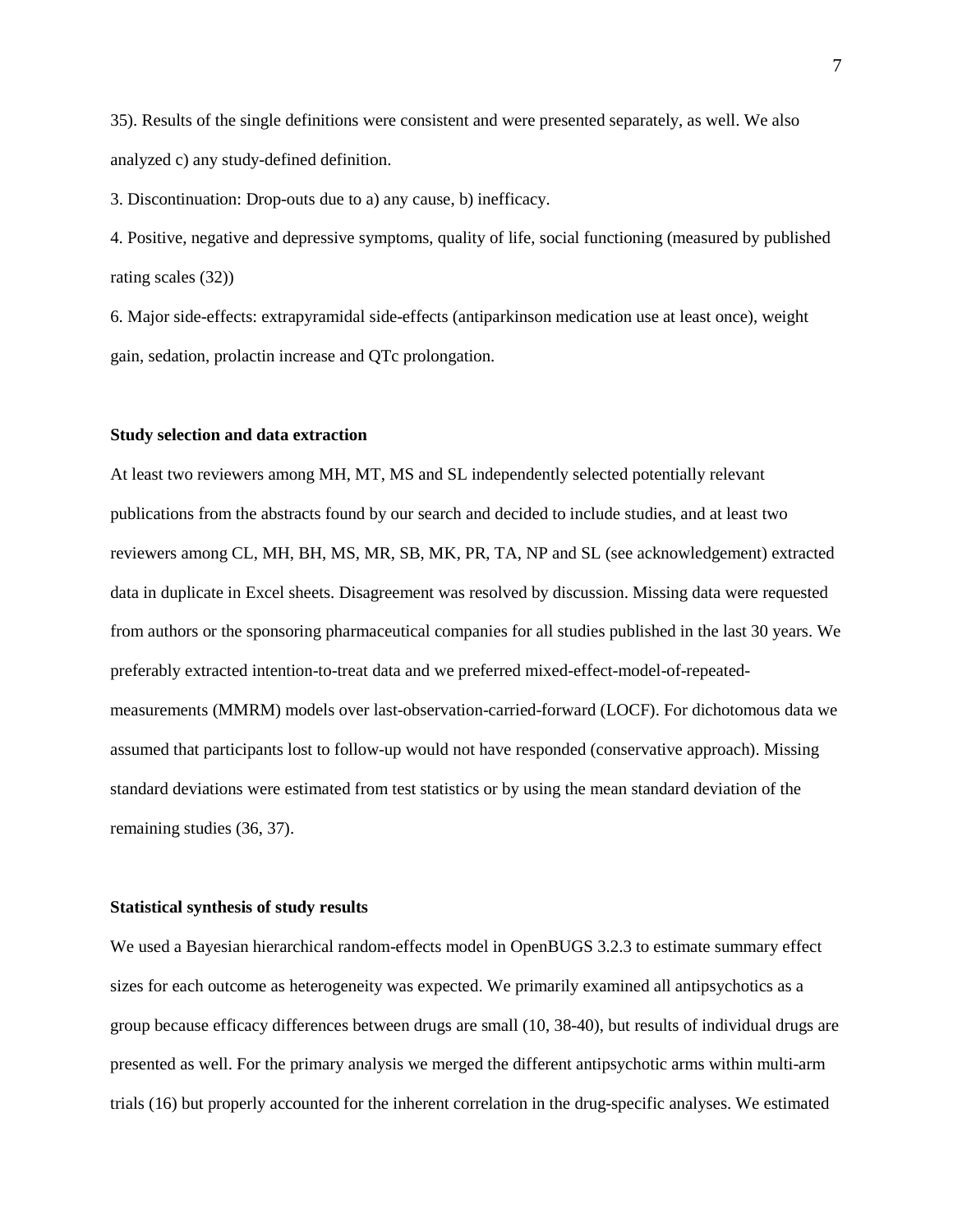standardized mean differences for continuous outcomes and risk ratios for dichotomous outcomes, together with their 95% credible intervals (CrI). Numbers-needed-to-treat-to-benefit/harm were estimated using the meta-analytic summary of an outcome in all placebo arms. Heterogeneity was assessed by visual inspection, the between study standard deviation and the I-square statistic (values > 50% were considered as considerable heterogeneity [\(41\)](#page-20-7)).

#### **Meta-regression analyses**

We meta-regressed publication year and the frequency of the moderators to explore which trial characteristics have changed over time.\* Then, in meta-regressions of the primary outcome we were particularly interested in exploring whether the drug-placebo difference became smaller over the decades and we systematically examined all possible moderators, reported by previous evidence [\(8,](#page-19-7) [9,](#page-19-8) [42-44\)](#page-20-8), that might explain this phenomenon. We categorized the moderators into patient-, drug-, and study design related factors, although there were expected overlaps. Moderators that were significant in univariable analyses were included in a multivariable meta-regression model. To identify the most important moderators from this model we used the stochastic search variable selection algorithm to estimate the probability that each variable should be included in the meta-regression model (see protocol, Table S2 [\(45\)](#page-21-0)). To measure the strength of a moderator we compared the meta-regression models with the metaanalysis without covariates and estimated the percentage of heterogeneity explained by a moderator. Meta-regressions were not performed on individual drugs, because statistical power would have been insufficient for most of them. Post-hoc analyses following recent research (e.g. Agid et al.[\(8\)](#page-19-7)) are marked with an asterix\*.

# Patient related factors

The patient-related factors were: chronicity [\(8\)](#page-19-7) measured by the patients' age, duration of illness, duration of the current episode and first episode status  $(8, 43)$  $(8, 43)$ ; percentage men  $(43)$ ; US American populations versus not/mixed countries [\(46\)](#page-21-2); degree of placebo response [\(8\)](#page-19-7) and degree of drug [\(9\)](#page-19-8) response\* (both measured by the PANSS change or the BPRS change converted to the PANSS using a validated method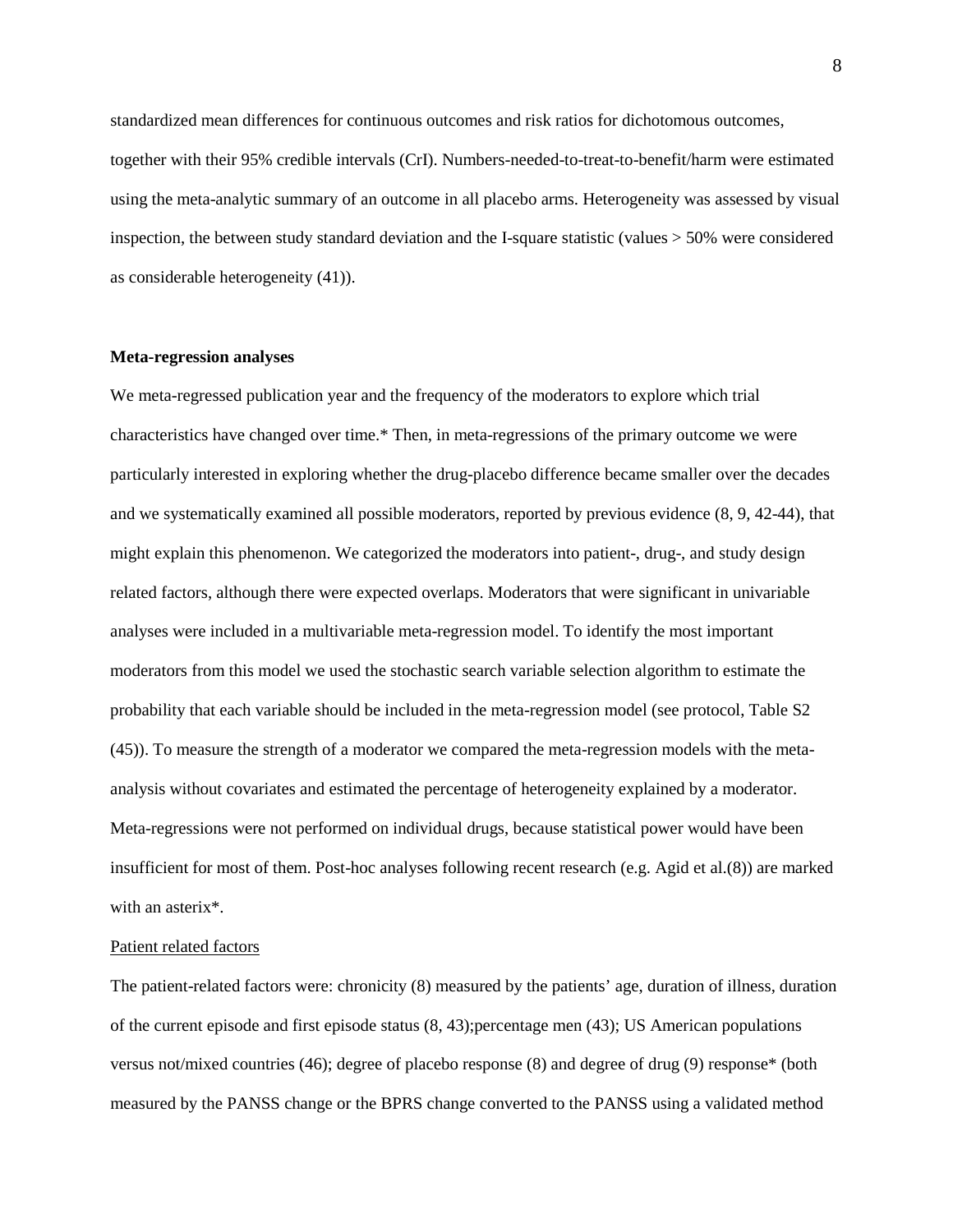[\(47\)](#page-21-3)); severity at baseline (PANSS total score [\(48\)](#page-21-4)), in- versus outpatient [\(8\)](#page-19-7); and operationalized criteria (e.g. ICD-10 or DSM-III to IV-R) versus unspecific 'clinical diagnoses'.

#### Drug related factors

We classified the antipsychotics by their mechanisms according to the "Neuroscience-based Nomenclature" [\(49\)](#page-21-5); antipsychotic doses in chlorpromazine equivalents according to the International-Consensus-Study-of Antipsychotic-Dosing [\(9,](#page-19-8) [15\)](#page-19-14); and fixed versus flexible dose studies [\(44\)](#page-21-6). Study design related factors

We analyzed the impact of risk of bias (appropriate versus unclear randomization  $(50)$ ) and allocation concealment methods  $(51)$ , blinding  $(51)$ , and missing outcome data  $(16, 52)$  $(16, 52)$ ; study duration  $(8)$ ; duration of wash-out [\(8\)](#page-19-7); requirement of a scale-derived minimum of symptoms at baseline [\(48\)](#page-21-4); PANSS versus BPRS as a scale; sample size [\(53\)](#page-21-10); number of sites [\(8\)](#page-19-7); percentage of academic sites [\(8\)](#page-19-7)\*; number of medications and arms [\(8\)](#page-19-7);percentage of participants randomized to placebo [\(44\)](#page-21-6); and drug company sponsorship of at least one study arm (medication donation alone was not considered company sponsorship  $(6)$ ).

### **Sensitivity analyses of the primary outcome**

We applied a fixed-effects instead of a random-effects model, we calculated odds ratios and we excluded studies based on study completers. We explored whether the effect sizes of haloperidol, the only drug for which both early and recent studies were available, had decreased over the years, as well.\*

#### **Publication bias**

We used contour enhanced funnel-plots [\(54\)](#page-21-11), a selection model (software OPEN BUGS [\(55\)](#page-21-12)), and the trim-and-fill method [\(56\)](#page-21-13) to assess whether eventual small trial effects were likely due to publication bias (Table S2 presents details).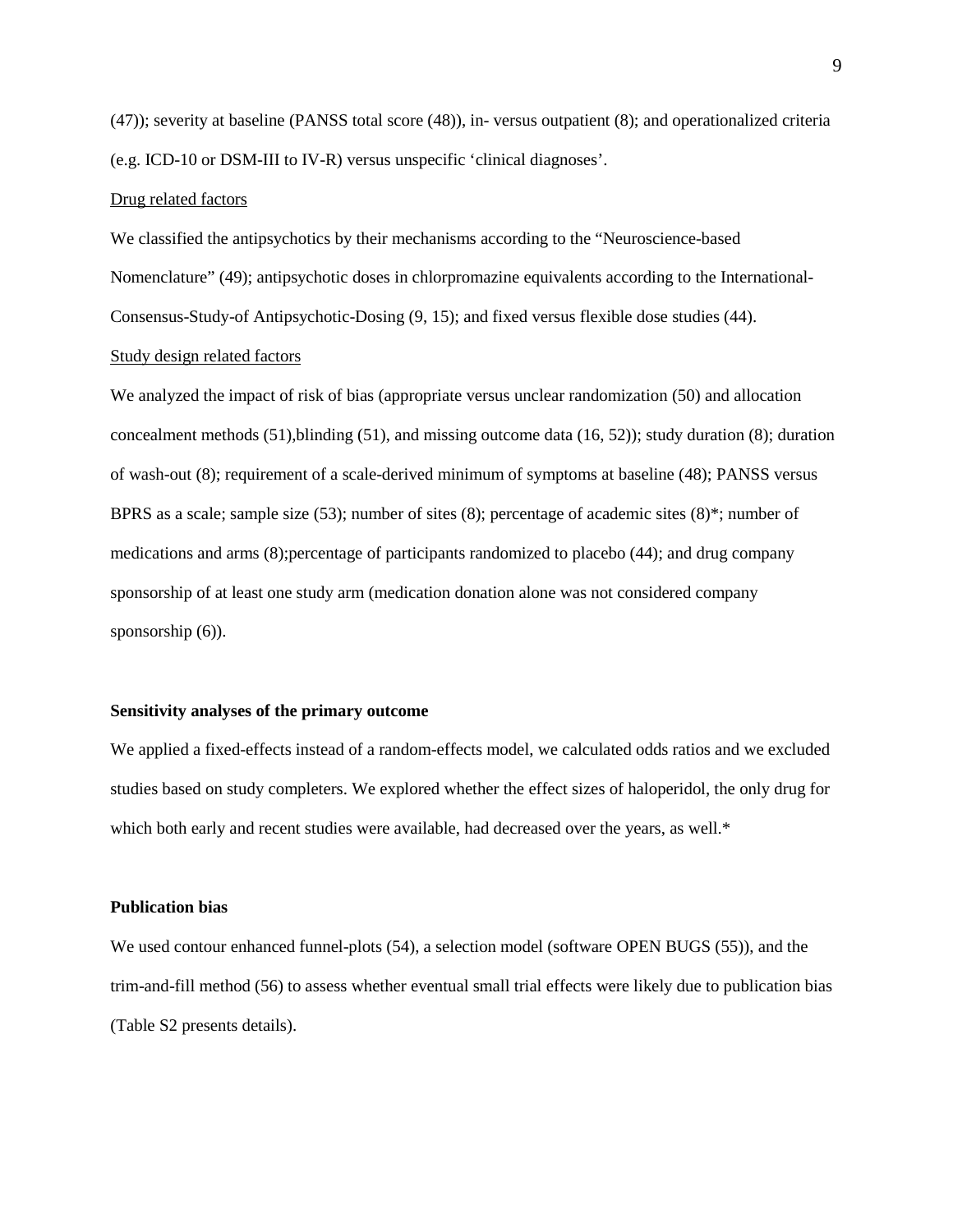# **RESULTS**

#### **Description of included studies**

Supplemental Figure S1 presents the PRISMA [\(11\)](#page-19-10) flow diagram. Overall, 167 studies published from 1955 to 2016 with 28102 participants were included (see Table S4). The mean duration of illness was 13.4 (SD 4.7) years, the mean age 38.7 (SD 5.5) years and the median duration of studies with useable outcomes was 6 weeks (range 3-28 weeks, for the primary outcome all but one study lasted  $\leq$ 12 weeks, one study without any useable outcomes lasted 156 weeks). There were no studies exclusively examining first-episode patients or treatment resistant patients. In studies on acutely ill patients, the most frequently used drugs with data for at least one outcome were chlorpromazine (36 studies), haloperidol (28 studies), olanzapine (20 studies), risperidone (15 studies), quetiapine (8 studies), paliperidone (8 studies), aripiprazole (9 studies), thioridazine (7 studies), lurasidone (7 studies), asenapine (6 studies) and loxapine (6 studies), for all other drugs less than 5 studies were available. Risk of bias is presented in supplemental Table S6. We only included randomised, double-blind trials, but the reports often did not indicate full details about sequence generation, allocation concealment, although this has improved over the years (see Table 1). Descriptions of methods and success of blinding were frequently insufficient, as well. The data confirmed the high dropout rates in current schizophrenia studies (mean 37.2%, SD 20.5). Older studies were poorly reported, making it often impossible to extract outcome data (50% of the studies had a high risk of selective reporting). Finally, 70 studies (42%) were sponsored by the manufacturers of one antipsychotic included, 72 (43%) were not primarily industry sponsored and in 25 (15%) studies the sponsor was unclear.

### **Outcome results**

The mean effect size of all studies combined was  $0.47$  (95% CrI  $0.42,0.51$ ;  $I^2$  52%; 105 studies (N) with 22741 participants (n)). Patients treated with antipsychotics were twice as likely to respond as those on placebo when any response criterion was accepted [N=97, n=20690, response ratio 1.93 (1.72,2.19), number-needed-to-treat-to-benefit 6 (5,8),  $I^2$  61%]. 51% of the antipsychotic-treated patients compared to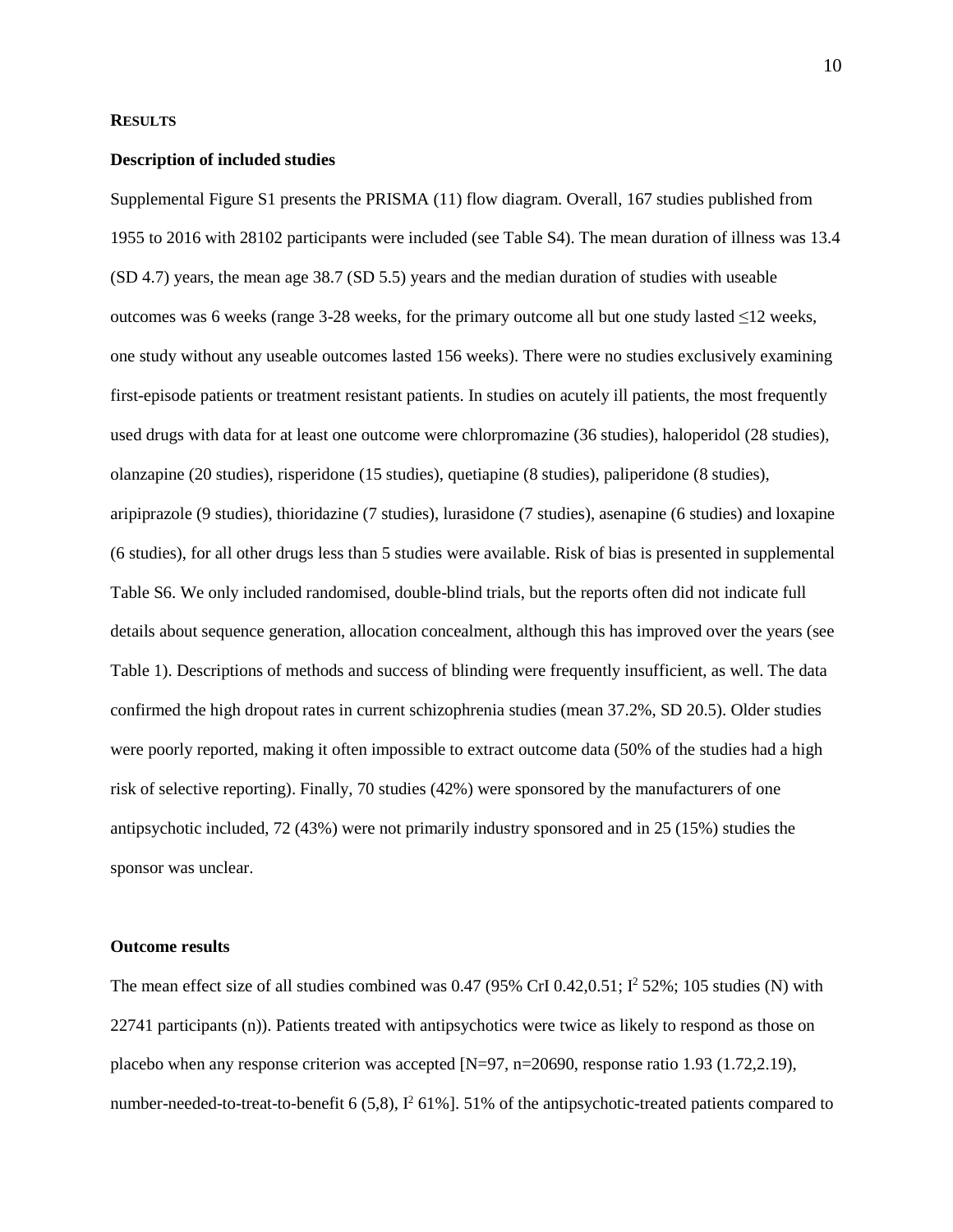30% on placebo had at least a 'minimal' response [N=46, n=8918, response ratio 1.75 (1.59,1.97), number-needed-to-treat-to-benefit 5 (4,5)], while 23% versus 14% had a 'good' response [N=38, n=8403, response ratio 1.96 (1.65,2.44), number-needed-to-treat-to-benefit 8 (6,11)]; Figure 1. Similar results were obtained when responder rates based on PANSS/BPRS or CGI were analyzed separately (Table S6, which also presents odd ratios).

Participants on placebo were more likely to discontinue the studies prematurely, both for any reason [38% drug, 56% placebo, N=105, n=22851, risk ratio 1.25 (1.20,1.31), number-needed-to-treat-tobenefit 11 (9,14),  $I^2$  19%] and for inefficacy of treatment [13% drug, 26% placebo, N=94, n=23017, risk ratio 2.09 (1.90, 2.32), number-needed-to-treat-to-benefit  $7(6,9)$ ,  $1^2 46\%$ ].

The effect size for positive symptoms  $[N=64, n=18174, SMD 0.45 (0.40, 0.50), I^2 56%]$  was similar to that of overall symptoms, while effects on negative symptoms [N=69, n=18632, SMD 0.35  $(0.31,0.40)$ ,  $I^2$  42%], and depression [N=33, n=9658, SMD=0.27 (0.20,0.34),  $I^2$  50%] were smaller.

Based on six trials the quality of life of participants in the antipsychotic groups was better than that in the placebo group  $[N=6, n=1900, SMD 0.35 (0.16, 0.51), I<sup>2</sup> 43%]$ , and so were improvements in social functioning in ten trials [N=10, n=3077, SMD 0.34 (0.21,0.47),  $I^2$  46%] (Figure 2).

Antipsychotic drugs produced more movement disorders [antiparkinson medication use 19% drug, 10% placebo, N=63, n=14942, risk ratio 1.93 (1.65, 2.29), number-needed-to-treat-to-harm 12 (9,16), I2 51%], were more sedating [14% sedated versus 6%, N=86, n=18574, risk ratio 2.80 (2.30,3.55), I2 54%], led to more weight gain  $[N=59, n=17076, SMD -0.40 (-0.47, -0.33), I<sup>2</sup> 73%]$ , to more prolactin increase [N=51, n=15219, SMD -0.43 (-0.55,-0.30), I<sup>2</sup> 91%], and to more QTc prolongation [N=29, n=9883, SMD]  $-0.19$  ( $-0.29$ , $-0.08$ ),  $1^2$  80%] than placebo. Individual drugs are presented in Figures 3 and 4 and in suppl. Figure S2.

### **Change of trial characteristics over time**

Table 1 shows that several trial characteristics changed significantly over the years: the number of participants and sites, the use of minimum baseline severity as inclusion criteria, fixed-dose designs, use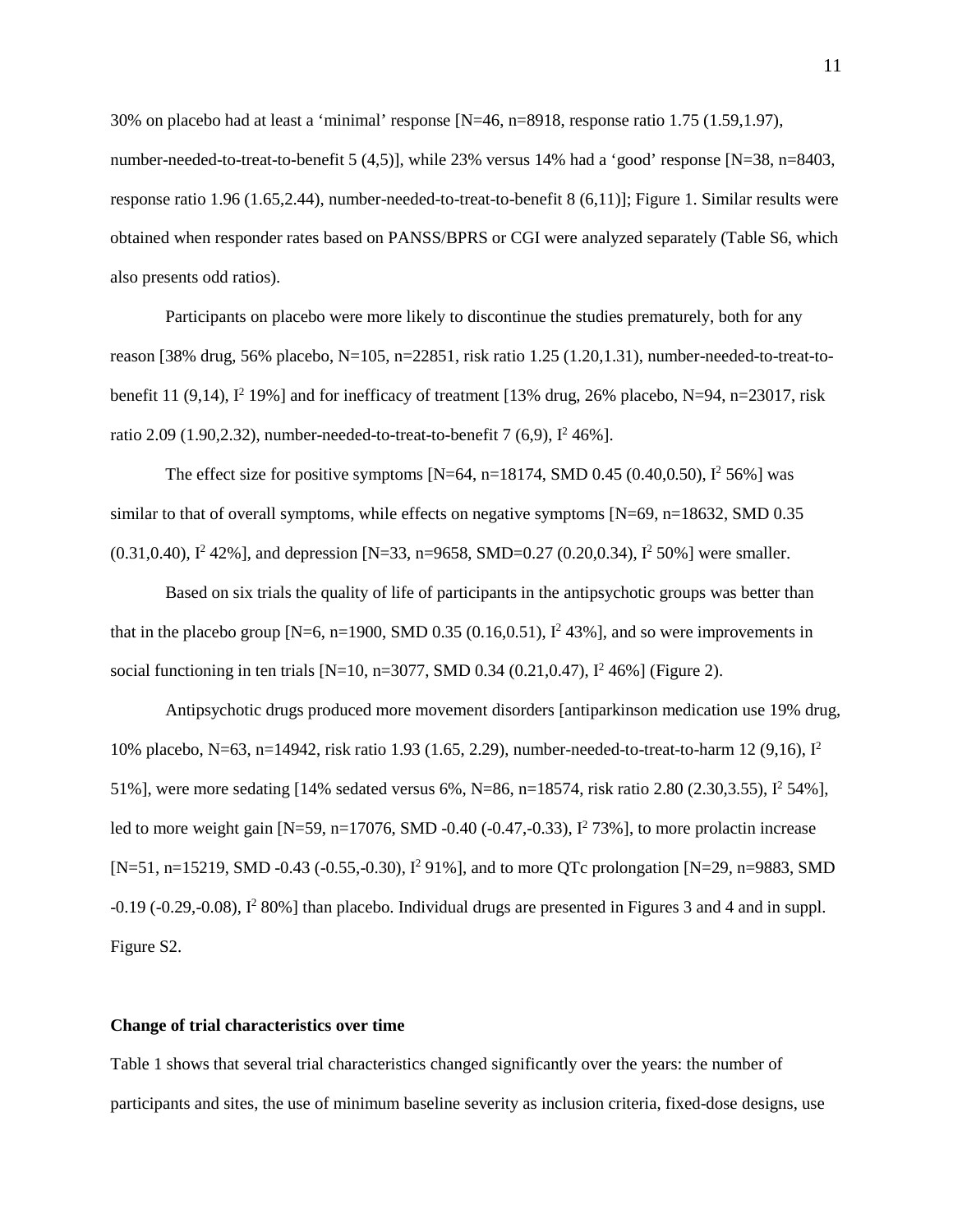of operationalized criteria, use of the PANSS, percentage of men, studies outside the US and placeboresponse increased, while the duration of the wash-out periods, use of dopamine D2 antagonists [\(49\)](#page-21-5), study duration, risk of bias in terms of incomplete outcome data, mean doses and the number of academic sites decreased.

#### **Moderators of the efficacy of antipsychotics – univariable analysis**

Effect sizes have become smaller over the years. The coefficient of -0.08 in Table 2 indicates that a study published 10 years later than another one had, on average, a 0.08 units lower effect size. Figure 5 demonstrates this effect not only for all antipsychotics as a class (Figure 5a), but also for haloperidol, the only antipsychotic for which both early and recent studies were available (Figure 5b). Moreover, Figures 5c and 5d show that the decrease of effect size was paralleled by an increase in placebo response while drug response remained quite stable which contradicts a previous analysis [\(9\)](#page-19-8).

Significant s*tudy design related factors* were: larger sample size (total number of participants and sites), number of drugs, PANSS rather than BPRS, a minimum of symptoms as an entry criterion, and industry sponsorship. With the exception of 'number of drugs' all these factors were associated with *smaller* effect sizes (Table 2).

Significant *patient or drug- related factors* were: operationalised rather than clinical diagnostic criteria, higher placebo response rates, lower dose, and D2, 5-HT1A receptor partial agonists vs D2 antagonists (mainly haloperidol), all of which were associated with *smaller* effect sizes (Table 2).

#### **Moderators of the efficacy of antipsychotics – multivariable analysis**

As several significant predictors are related by nature, we made the following choices for the multivariable model: a) We chose sample size as representative for the number of sites, number of drugs and number of arms. b) We chose publication year to represent the use of operationalized criteria (such criteria did not exist for early studies) and of PANSS (introduced in 1987) versus BPRS, and of drug mechanisms according to NbN [\(49\)](#page-21-5)) which also changed over the years. Only pharmaceutical sponsorship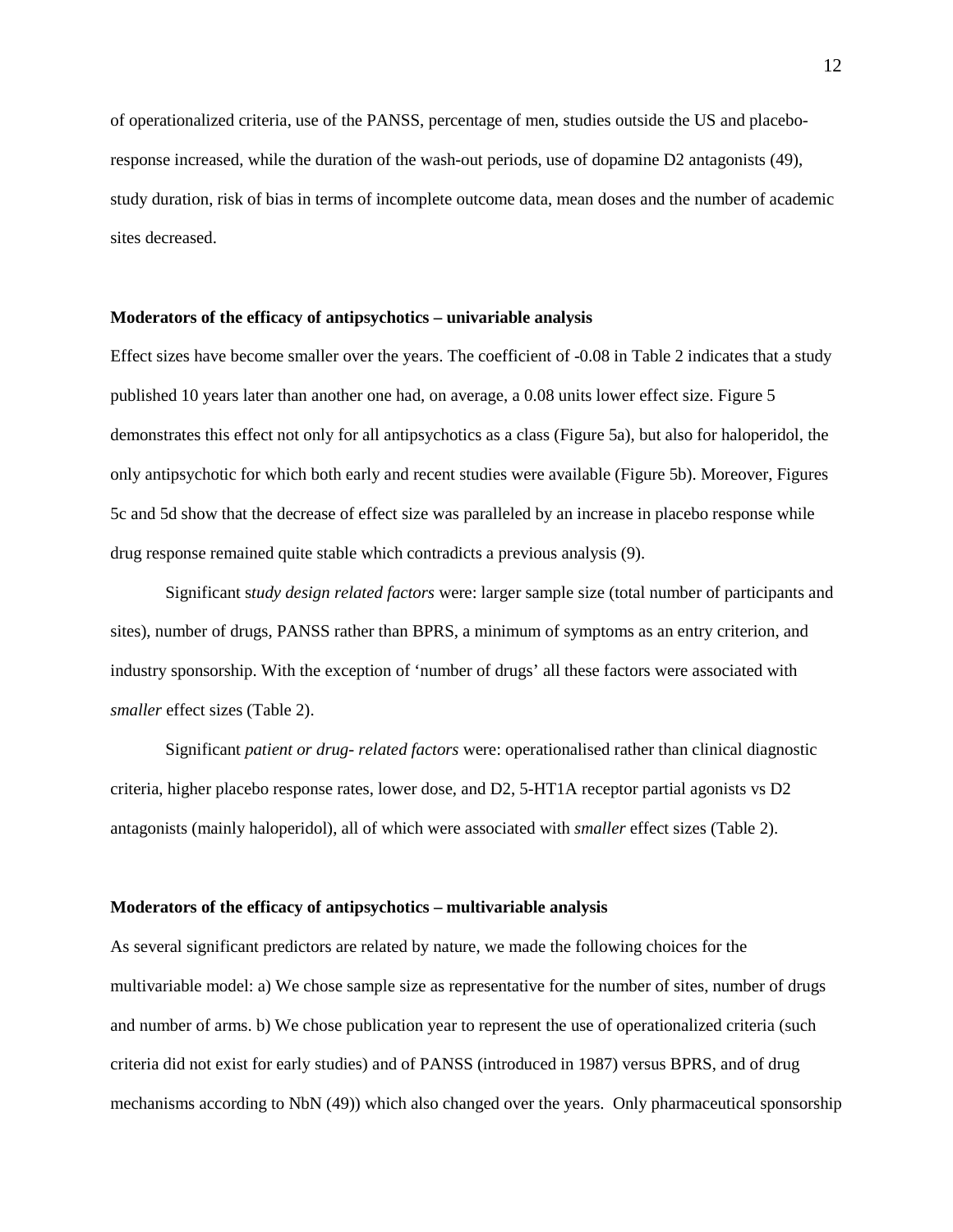and the degree of placebo response remained significant and resulted in large probabilities from the variable selection algorithm (82.8% and 81.6% respectively) implying that they are probably the most important moderators. Studies with a 10 PANSS points larger placebo response, on average, had a 0.13 smaller effect size, and, surprisingly, industry sponsored studies, on average, had a 0.16 smaller effect size compared to non-industry sponsored trials (Table 3).

Both predictors remained the only significant ones in a post-hoc sensitivity analysis where all significant moderators were entered. When pharmaceutical sponsorship – which is probably a composite of various factors – was removed from the model in another sensitivity analysis, only degree of placebo response remained significant, demonstrating the strength of this factor. Both sensitivity analyses had less explanatory power than the primary analysis, however (31.3% heterogeneity explained in the primary model versus 18.8% in both sensitivity analyses, Table S7)

### **Publication bias**

Contour enhanced funnel plots revealed small trial effects. As studies were missing in the area of nonsignificant effect sizes (Figure 6) and as the selection model showed a strong correlation between probability of publication and magnitude of effect in various scenarios (range of correlation coefficients R  $= 0.66-0.85$ ), part of the small trial effects is likely a result of publication bias. The publication bias 'adjusted' SMD ranged between 0.36-0.41 in various scenarios of the selection model, corroborated by the trim-and-fill method [adjusted SMD 0.38 (0.33,0.43), Table S2].

### **Sensitivity analyses**

The use of a fixed-effects rather than a random-effects model [N=105, n=22741, SMD=0.44 (0.42,0.47)] and the exclusion of completer analyses  $[N=95, n=22352, SMD= 0.46 (0.42, 0.51)]$  did not significantly change the primary outcome, nor did the use of odds ratios (Table S6).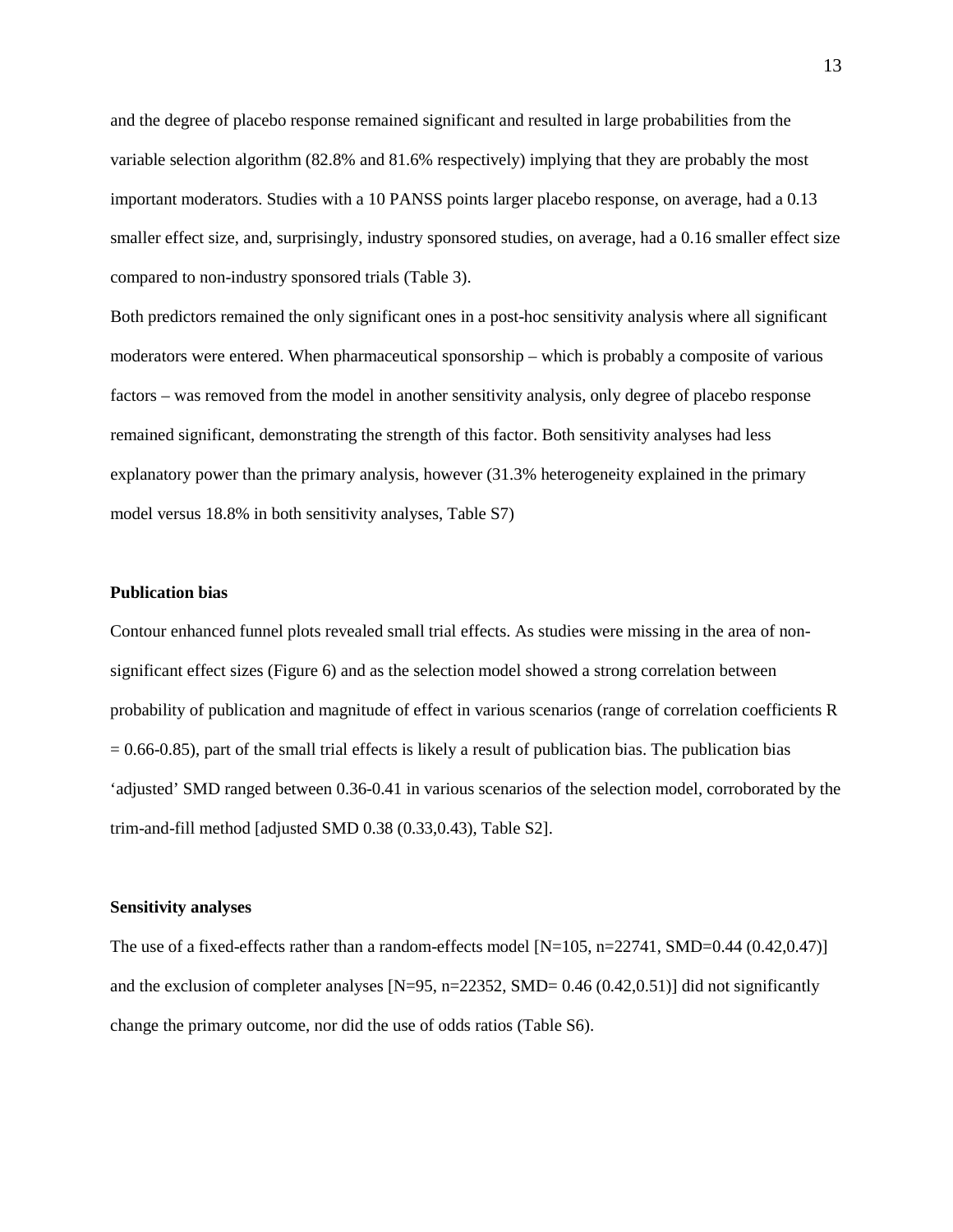### **DISCUSSION**

This first comprehensive meta-analysis of all acute phase, placebo-controlled antipsychotic drug trials since the introduction of chlorpromazine presents multiple new analyses and results which can be important for clinical practice and trial methodology.

### Overall efficacy

We examined two response criteria - 'any' response and a 'good' response to antipsychotics. This was important because previous systematic reviews [\(22-28\)](#page-20-9) had analyzed whatever response criterion was presented in the individual studies, leading to a difficult-to-interpret criteria mix. Several analyses showed that 20% PANSS/BPRS reduction roughly corresponded to minimal improvement on the CGI and 50% PANSS/BPRS reduction to much improvement, and justified analysing them together [\(34,](#page-20-10) [57-59\)](#page-21-14) (results of individual scales were similar, Table S6). Antipsychotic drugs clearly increased the number of patients with 'any response' (51% vs 30%), but, importantly, few patients (23% vs 14%) reached a 'good' response within the confines of short-term, double-blind trials. The mean effect size for overall symptoms (0.47) was only medium according to Cohen [\(60\)](#page-21-15) and it translates to a 9.6 PANSS points difference. This contrasts with the large (n=463), early NIMH study from 1964 which has been used frequently as a benchmark for antipsychotic drug efficacy [\(61\)](#page-21-16). Its impressive difference in response rates (61% under drug vs 22% under placebo showed much improvement) can be explained by the fact that approximately 50% of patients suffered from their first episode or were antipsychotic naive [\(61\)](#page-21-16). In the current review not a single study was restricted to first-episode patients. Thus, its results are only representative for chronic patients who respond less well to antipsychotics [\(62\)](#page-21-17). In the future first-episode trials could provide better signal detection. Moreover the trials in a meta-analysis are weighted by their sample size. Thus, the mean effect size of 0.47 largely represents the effects of the avalanche of trials after the reintroduction of clozapine in 1990. In this context we caution that the efficacy effect sizes of the single drugs in Figure 3 and Figure S2 have not been adjusted for publication year.

### Negative symptoms and depression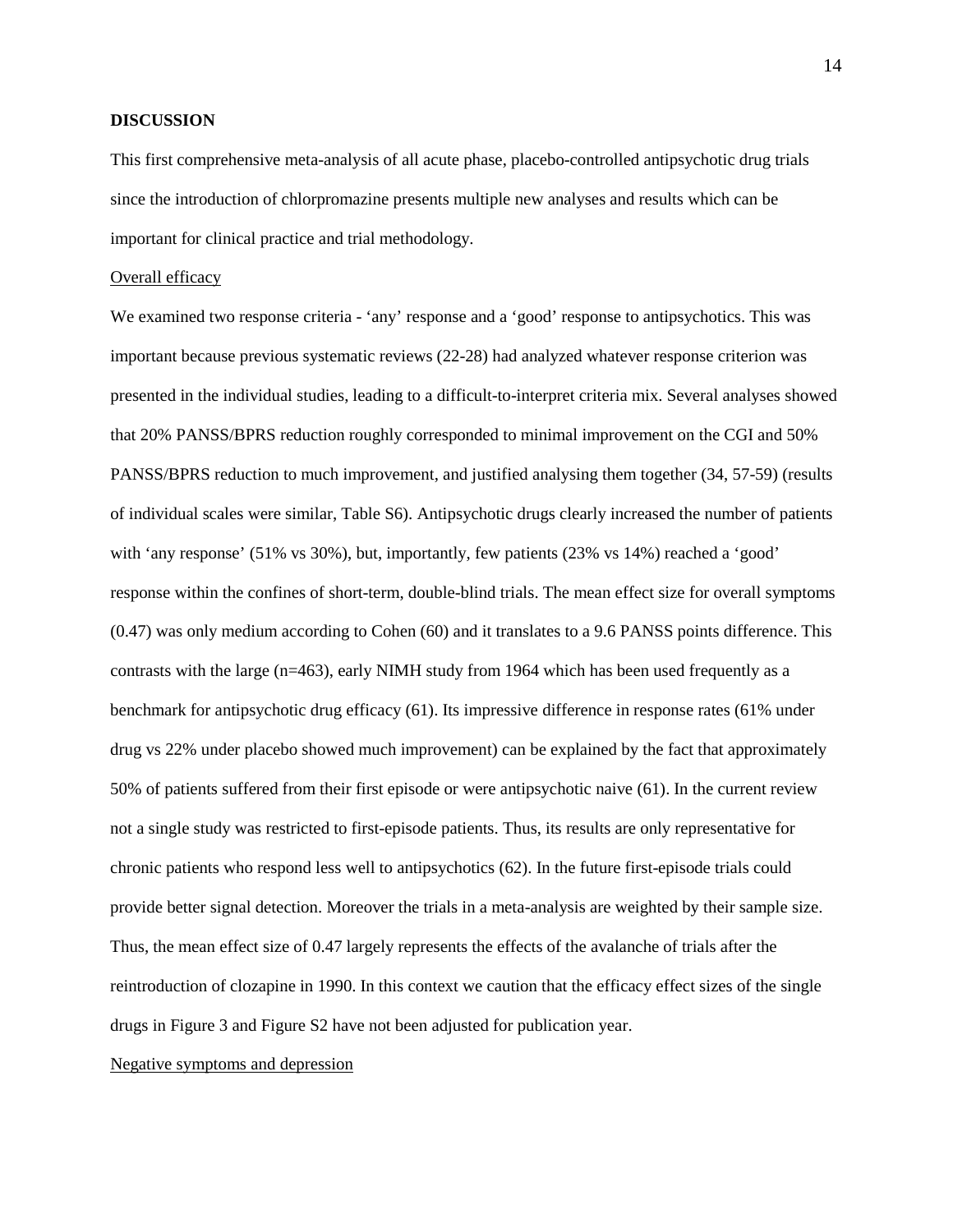The current gold-standard for effects of antipsychotics on general negative symptoms is a metaanalysis which erroneously found an almost two times higher superiority compared to placebo (SMD 0.58 vs 0.35 here), but mistakenly standard errors rather than standard deviations were often used in the calculation of effect sizes which artificially inflated them [\(64\)](#page-22-0). In our analysis antipsychotics the effect size for negative symptoms was smaller, but in a similar range than that for positive symptoms. However, as studies with primary negative symptoms were excluded, the effect-size might mainly reflect reductions of secondary negative symptoms [\(63\)](#page-21-18). Similarly, the small effect of antipsychotics on depressive symptoms might also be a consequence of the reduction of positive symptoms and associated psychological distress. Nevertheless, some second-generation antipsychotics have proven efficacy in major depressive disorder [\(65\)](#page-22-1).

#### Side-effects

The only purpose of our side-effect analysis was to present a brief efficacy-tolerability trade-off in this class review. Effect sizes across drugs were medium with sometimes very large heterogeneity. This heterogeneity reflects the enormous differences of single antipsychotics in their side effects, and it suggests that careful choices can minimize the side-effect burden for individual patients. But we caution that sometimes small participant numbers which make results unreliable (reflected by large 95% credible intervals) must be considered in interpreting Figure 4 and supplemental Figure S2.

#### Outcomes related to social integration

The results suggested a small to medium benefit of antipsychotics in quality of life. As in our systematic review on maintenance treatment with antipsychotics compared to placebo [\(13\)](#page-19-12), only a few (six) recent trials reported on this crucial outcome which combines efficacy and safety and which might be more relevant for patients that the mere reduction of hallucinations and delusions, but with a sample size of 1900 patients the results are robust [\(66\)](#page-22-2). The same holds true for social functioning. More time may be needed until antipsychotics develop their full effects, but patients may want to know whether after approximately 6 weeks they are already doing better in this regard. Outcomes that help to understand whether antipsychotics also help social re-integration should become a standard (Figure 2).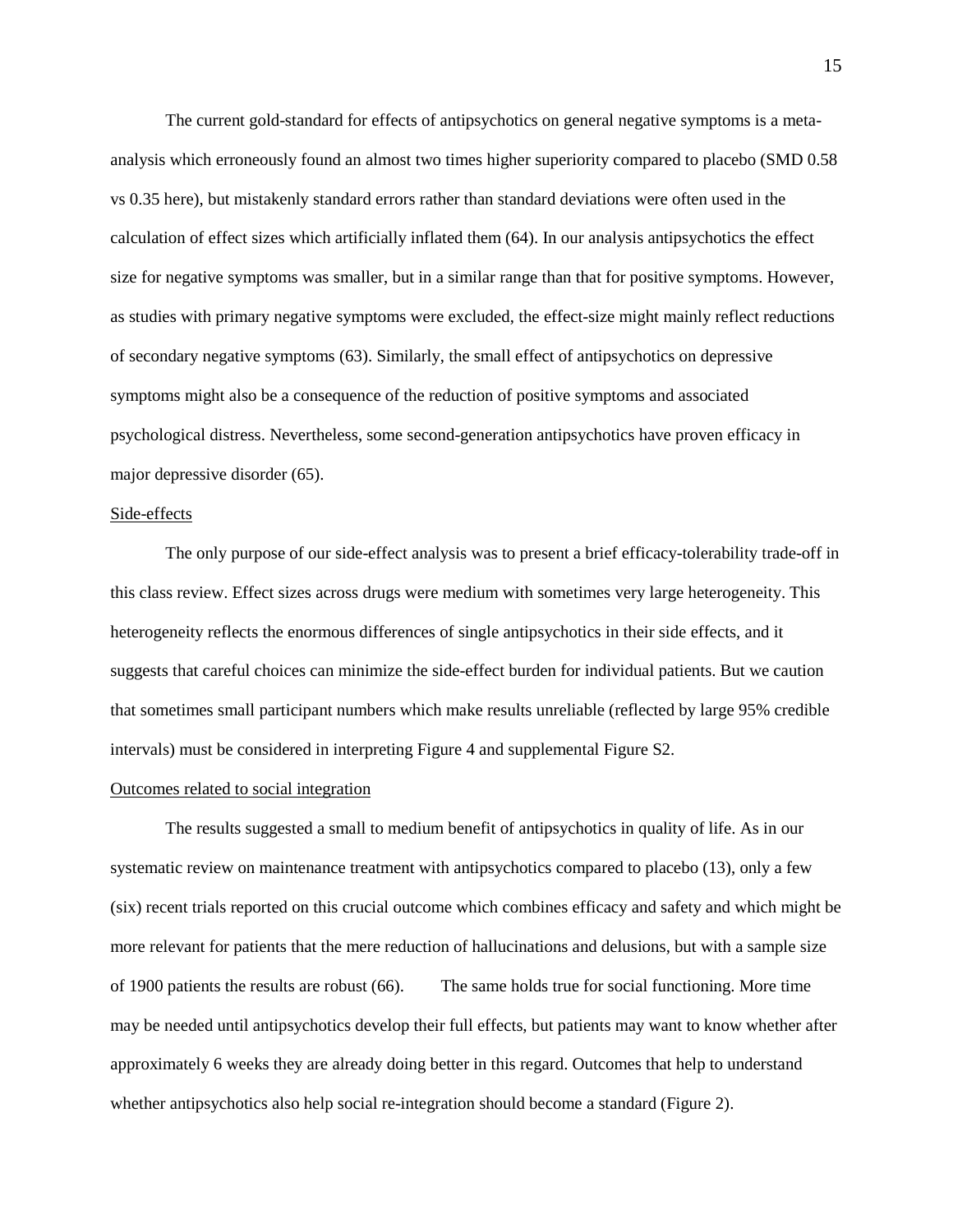#### Meta-regression of response predictors including industry sponsorship

Table 1 shows that several *study characteristics* changed over the decades, and some of them were also significant predictors of drug-placebo differences:

*In univariable analyses* drug-placebo differences decreased over time with an average rate of 0.08 effect size units per decade signifying that a study from 1970 would have an effect size of approximately 0.74 and a study from 2015 of 0.38, a trend which has not been stopped by the most recent antipsychotics brexpiprazole and cariprazine which had relatively small effect sizes (Figure 3 and Figure S2). Publication year can only be a surrogate for other factors, but it is not surprising that trials without standardized diagnostic criteria or using the BPRS had larger effect sizes than trials with such criteria or using the PANSS, nor, that the old D2 antagonists had larger effect sizes than the recent D2/5-HT1a partial agonists. In the early studies standardized criteria and the PANSS were simply not available, and D2 antagonists were primarily examined in the older, smaller, trials. When we analyzed haloperidol separately, its superiority compared to placebo had become smaller over the years, as well, demonstrating that decreasing effect sizes over time cannot be explained solely by more recent drugs being less efficacious (Figure 5b).

Larger sample sizes and the related moderator, number of sites, were associated with smaller effect sizes, which is consistent with the funnel-plot suggesting substantial small-trial effects that are wellknown from other medical fields [\(53,](#page-21-10) [67\)](#page-22-3). The patients of small trials might be better selected than those of large trials. In contrast, methodology of the often older, small trials was less stringent. For example, independent monitoring is a relative recent requirement. However, our specific tests suggest that studies were missing, at least in part, due to publication bias.

The purpose of minimum baseline severity thresholds is to have drug-responsive populations [\(48\)](#page-21-4), but, counterintuitively, they had lower effect sizes, possibly because such criteria invited artificial baseline inflation. Although the direction of the effect changed in the multivariable analysis suggesting that this moderator might be confounded by another one, alternative ways to have severely ill populations should be considered.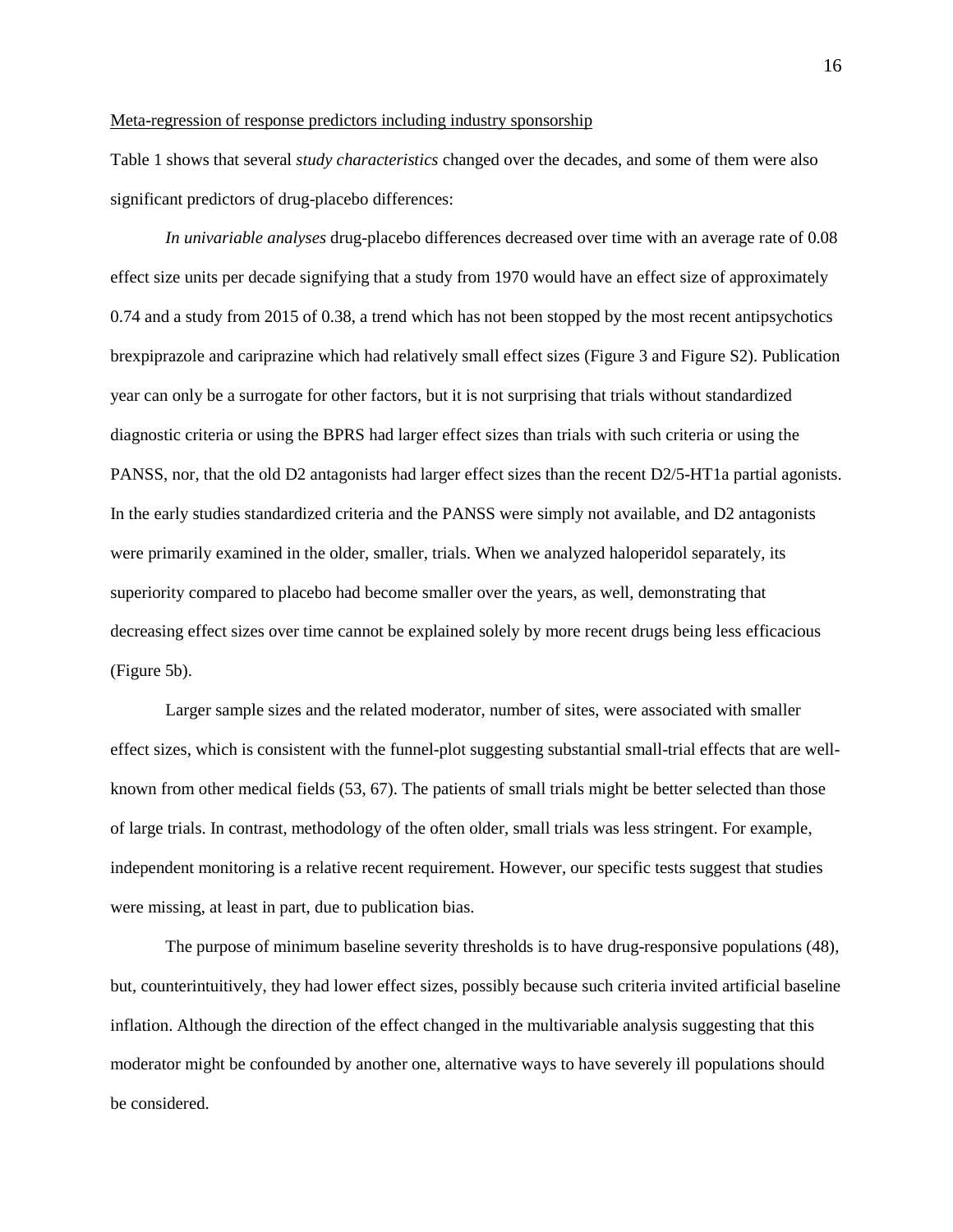However, in the *multivariable meta-regression,* the only moderators that remained significant were the degree of placebo response, and industry sponsorship which, against criticisms and our expectations [\(6\)](#page-19-5), was associated with *smaller* effect sizes. Industry studies are often large and involve multiple countries and sites, leading to problems such as cultural differences in the interpretation of psychopathology which may increase variability and decrease effect sizes. The "patent clock" is running down, thus patients are recruited quickly by professional centers. As multiple effective antipsychotics are available, patients think twice before consenting to a placebo-controlled trial and those who do consent can be a negative selection, such as (partial) non-responders to previous drugs or so-called "professional patients" who benefit from a free trial of medication answering a newspaper advertisement. These factors may also contribute to high placebo response.

#### Differences to previous analyses

Agid and colleagues [\(8\)](#page-19-7) focused on predictors of *placebo response* while our research question was the *drug-placebo difference*. To explain *placebo-response* was important from a methodological point of view, but for patients and psychiatrists it is the *drug-placebo difference* that counts. In this context it was by no means self-explanatory that – together with pharmaceutical sponsorship - placebo-response was the strongest predictor of efficacy effect sizes in our analysis. Some other factor could have well been more important, and a parallel increase of drug-response, which would have attenuated placebo-response, was a priori likely. Only a few significant predictors of placebo-response in Agid et al. [\(8\)](#page-19-7) were also significant predictors of drug-placebo differences here, at least in univariable analyses (publication year and the number of sites). Another explanation than the different research question is that our database was twotimes larger which made our results more robust (50 randomized controlled trials in Agid et al.[\(8\)](#page-19-7) versus 105 here).

Rutherford and colleagues [\(9\)](#page-19-8) addressed drug-placebo differences, but four out of six of the findings that they emphasized in their abstract were not confirmed by our multivariable analysis. They used multi-level meta-analysis and hierarchical modeling which is another valid method.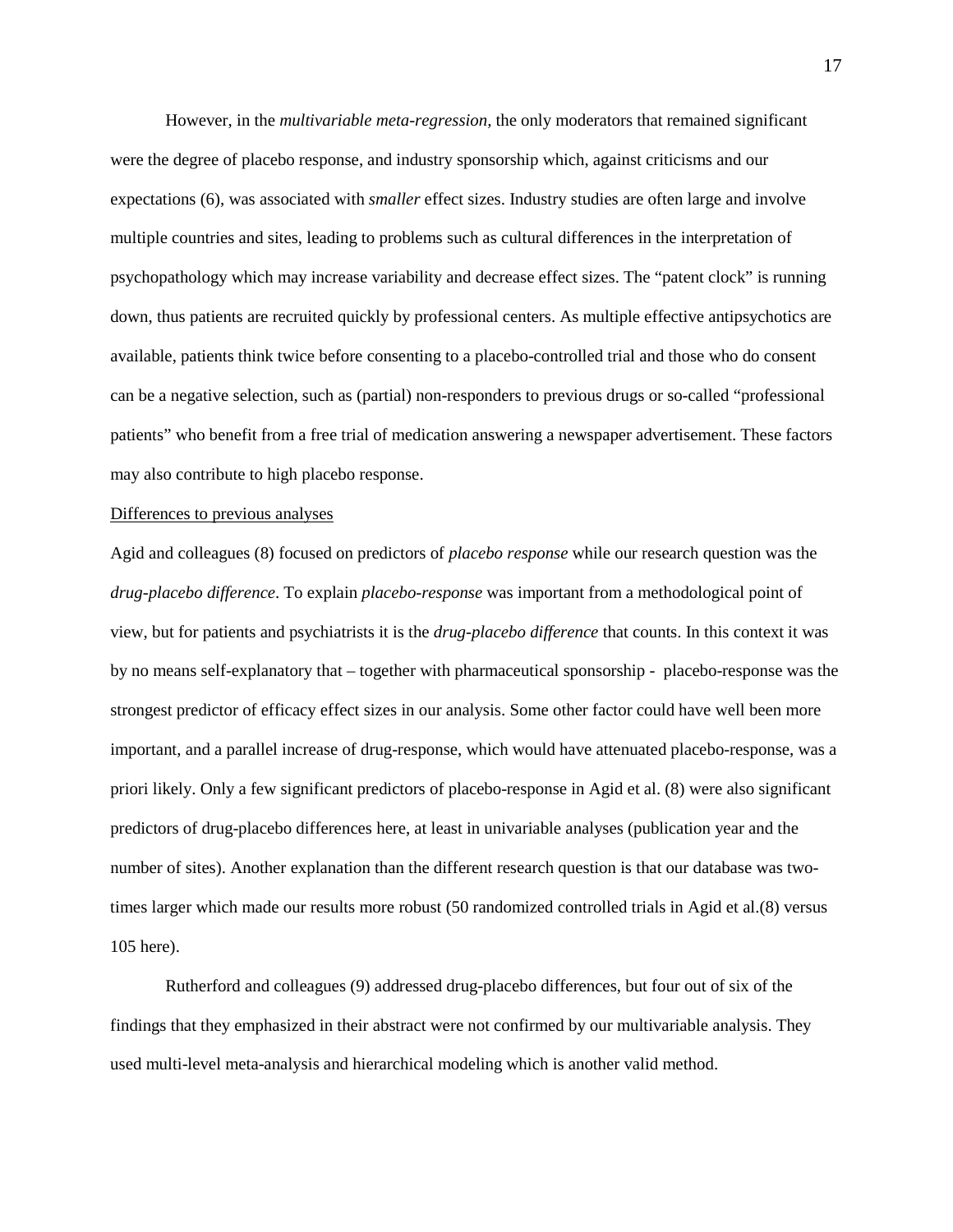This difference in methods makes it unclear why Rutherford et al.'s [\(9\)](#page-19-8) abstract findings trial duration and baseline severity were not significant in our analysis, but we had 2.5 times more placebo-controlled studies available which can have changed many findings. The major difference in results was that in Rutherford et al.' analysis [\(9\)](#page-19-8) increasing response in the placebo arms was paralleled by *decreasing* response in the drug arms. In our analysis drug response *remained stable* over the years (Figure 5d). In Rutherford et al. [\(9\)](#page-19-8) many of the data on drug response (208 arms) were from trials that compared drugs head-to-head, not from placebo-controlled trials (39 arms [\(68\)](#page-22-4)). Although trial type was statistically controlled for, this is a quite different population of trials. For example, dropout rates are much higher in placebo-controlled trials than in active-controlled trials [\(69\)](#page-22-5). When we re-analyzed the drug-arms of Rutherford et al.'s 39 placebo controlled studies, drug response remained stable, as well (supplemental Table S8). Thus, drug response has only decreased in *active* controlled studies, not in placebo controlled studies. This has major implications for drug development: To improve signal detection in placebo controlled trials researchers needs to focus on reducing placebo response rather than on increasing drug response. Finally, Agid et al.[\(8\)](#page-19-7) did not detect the publication bias and Rutherford et al. [\(9\)](#page-19-8) didn't explore it.

#### Limitations

The major limitation is that all antipsychotics were analyzed as a class, because efficacy differences between individual drugs are thought to be small (except clozapine, *of which one trial with only 9 patients was excluded*) [\(10,](#page-19-9) [70\)](#page-22-6). The number of drugs involved rendered it impossible to fully control for the resulting heterogeneity. Additionally, many older studies were so poorly reported that it was impossible to extract outcome data. For example, two early,large Veterans Affairs studies (312 and 692 patients, respectively) showed a significant superiority of antipsychotics compared to placebo, however an effect size could not be calculated [\(71,](#page-22-7) [72\)](#page-22-8). Only 46/38 studies reported on the number of participants with at least "minimal response" and "good response". It is quite possible that some authors presented response data based on the cutoff showing the best result. Finally, conventional meta-analyses cannot detect subtle moderators of treatment effects. The main reason is ecological fallacy, i.e. that conclusions about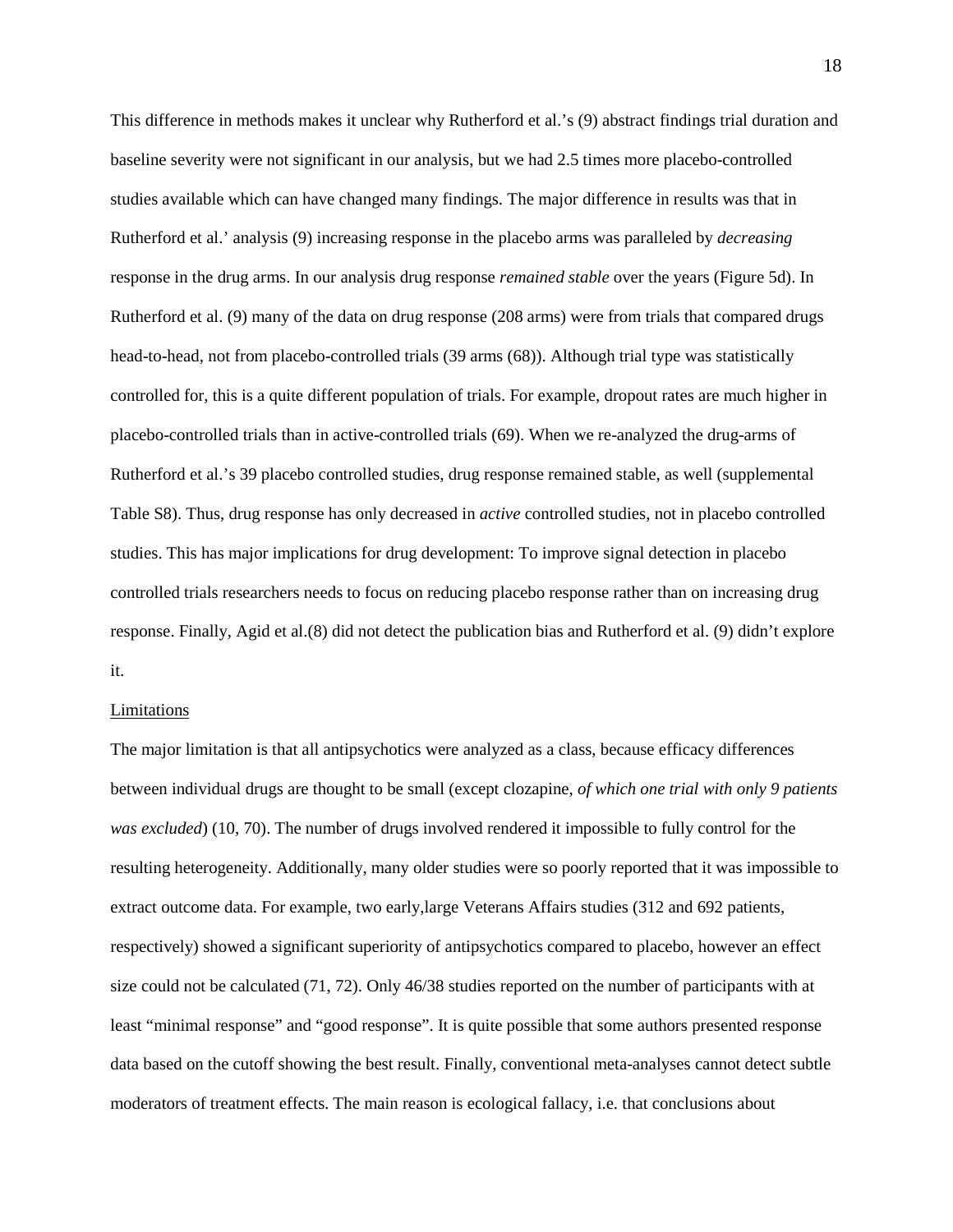individuals which are based on analyses of group data can be biased. Another one is limited variability in the observed means which could be overcome by individual patient data meta-analyses which capture large inter-individual variability.

#### Conclusions

Our results are important on several levels.

First, clinicians can expect that approximately two times more patients improve under antipsychotics compared to placebo, but only a minority will experience a good response in the shortterm.We need to document better whether antipsychotics only suppress positive symptoms or whether they also help social re-integration reflected by improvements in social functioning and quality of life.

Second, network meta-analyses need to consider possible temporal changes. If placebo-controlled trials on one drug developed in the 1970s are combined with those of one developed in the 2010s, the older drug might artificially turn out better due to higher effect sizes in that period. In a previous report we, therefore, excluded placebo-controlled trials in a sensitivity analysis and examined publication year as a moderator [\(10\)](#page-19-9).

Third, industry-sponsorship has not inflated effect sizes. But there was publication bias, because companies do not always publish inconclusive studies. Increasing placebo response, but not decreasing drug response, contributed to the decreasing effect sizes over time. Finally, sample size and related measures arose several times as significant, *modifiable* design features for drug development. There could be a vicious circle. Sample sizes have increased continually over the years (see Figure S3). Companies conduct large trials to assure statistical significance. The inclusion of many patients and sites leads to more recruitment pressure and variability which, by definition, reduces effect sizes (SMD=mean difference/*standard deviation*). The next sample size estimation will suggest an even larger sample. We recommend somewhat smaller studies, but, better selected patients to reverse this trend.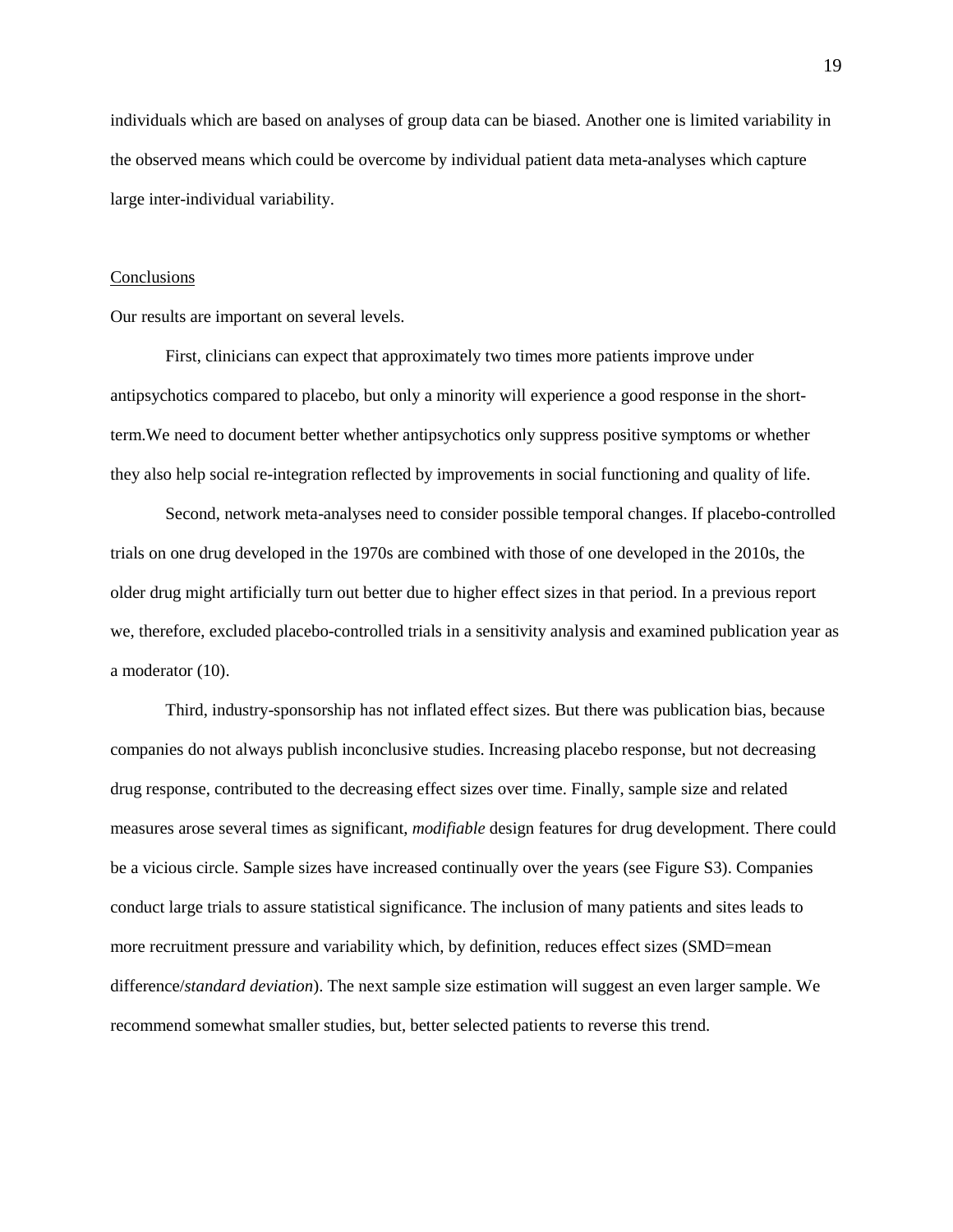# **REFERENCES**

<span id="page-19-0"></span>1. Gotzsche PC, Young AH, Crace J. Does long term use of psychiatric drugs cause more harm than good? BMJ. 2015;350:h2435.

<span id="page-19-1"></span>2. Moncrieff J. The bitterest pills. The troubling story of antipsychotic drugs. Houndmills, Basingstoke, New Hampshire, UK: Palgrave McMillan; 2013.

<span id="page-19-2"></span>3. Angermeyer MC, Van der Auwera S, Matschinger H, Carta MG, Baumeister SE, Schomerus G. The public debate on psychotropic medication and changes in attitudes 1990-2011. Eur Arch Psychiatry Clin Neurosci. 2016;266(2):165-72.

<span id="page-19-3"></span>4. Lacro JP, Dunn LB, Dolder CR, Leckband SG, Jeste DV. Prevalence of and risk factors for medication nonadherence in patients with schizophrenia: a comprehensive review of recent literature. J Clin Psychiatry. 2002;63(10):892-909.

<span id="page-19-4"></span>5. Lexchin J, Bero LA, Djulbegovic B, Clark O. Pharmaceutical industry sponsorship and research outcome and quality: systematic review. BMJ. 2003;326(7400):1167-70.

<span id="page-19-5"></span>6. Heres S, Davis J, Maino K, Jetzinger E, Kissling W, Leucht S. Why olanzapine beats risperidone, risperidone beats quetiapine, and quetiapine beats olanzapine: An exploratory analysis of head-to-head comparison studies of second-generation antipsychotics. AmJPsychiatry. 2006;163(2):185-94.

<span id="page-19-6"></span>7. Study 049 S. A 6-week, double-blind, randomized, fixed dose, parallel-group study of the efficacy and safety of three dose levels of SM-13496 (lurasidone) compared to placebo and haloperidol in patients with schizophrenia who are experiencing an acute exacerbation of symptoms. Center for drug evaluation and researchApplication number 200603Medical review(s[\)http://wwwfgagov.](http://wwwfgagov/) 2010.

<span id="page-19-7"></span>8. Agid O, Siu CO, Potkin SG, Kapur S, Watsky E, Vanderburg D, et al. Meta-regression analysis of placebo response in antipsychotic trials, 1970-2010. Am J Psychiatry. 2013;170(11):1335-44.

<span id="page-19-8"></span>9. Rutherford BR, Pott E, Tandler JM, Wall MM, Roose SP, Lieberman JA. Placebo response in antipsychotic clinical trials: a meta-analysis. JAMA psychiatry. 2014;71(12):1409-21.

<span id="page-19-9"></span>10. Leucht S, Cipriani A, Spineli L, Mavridis D, Orey D, Richter F, et al. Comparative efficacy and tolerability of 15 antipsychotic drugs in schizophrenia: a multiple-treatments meta-analysis. Lancet. 2013;382(9896):951-62.

<span id="page-19-10"></span>11. Liberati A, Altman DG, Tetzlaff J, Mulrow C, Gotzsche PC, Ioannidis JP, et al. The PRISMA statement for reporting systematic reviews and meta-analyses of studies that evaluate health care interventions: explanation and elaboration. PLoSMed. 2009;6(7):e1000100.

<span id="page-19-11"></span>12. Carpenter WT, Buchanan RW. Schizophrenia. NEngJMed. 1994;330:681-90.

<span id="page-19-12"></span>13. Leucht S, Tardy M, Komossa K, Heres S, Kissling W, Salanti G, et al. Antipsychotic drugs versus placebo for relapse prevention in schizophrenia: a systematic review and meta-analysis. Lancet. 2012;379(9831):2063-71.

<span id="page-19-13"></span>14. Honigfeld G. Clozapine: antipsychotic activity in treatment-resistant schizophrenics. AdvTher. 1984;1:77-97.

<span id="page-19-14"></span>15. Gardner DM, Murphy AL, O'Donnell H, Centorrino F, Baldessarini RJ. International consensus study of antipsychotic dosing. Am J Psychiatry. 2010;167(6):686-93.

<span id="page-19-15"></span>16. Higgins JPT, Green S. Cochrane Handbook for Systematic Reviews of Interventions Version 5.1.0 [updated March 2011]. Chichester, UK: Wiley and Sons; 2011.

<span id="page-19-16"></span>17. McMahon RP, Kelly DL, Boggs DL, Li L, Hu Q, Davis JM, et al. Feasibility of reducing the duration of placebo-controlled trials in schizophrenia research. Schizophr Bull. 2008;34(2):292-301.

<span id="page-19-17"></span>18. Wu TX, Li YP, Liu GJ, Bian Z, Li J, Zhang J, et al. Investigation of authenticity of 'claimed' randomized controlled trials (RCTs) and quality assessment of RCT reports published in China. Presented at the XIV Cochrane Colloquium, Dublin, Ireland, October 23-26 2006. 2006.

<span id="page-19-18"></span>19. Woodhead M. 80% of China's clinical trial data are fraudulent, investigation finds. BMJ. 2016;355:i5396.

<span id="page-19-19"></span>20. Adams CE, Coutinho E, Davis JM, Duggan L, Essali A, Fenton M, et al. Cochrane Schizophrenia Group. The Cochrane Library. Chichester, UK: John Wiley & Sons Ltd; 2011.

<span id="page-19-20"></span>21. Klein DF, Davis JM. Diagnosis and drug treatment of psychiatric disorders. Baltimore: Williams and Wilkins; 1969.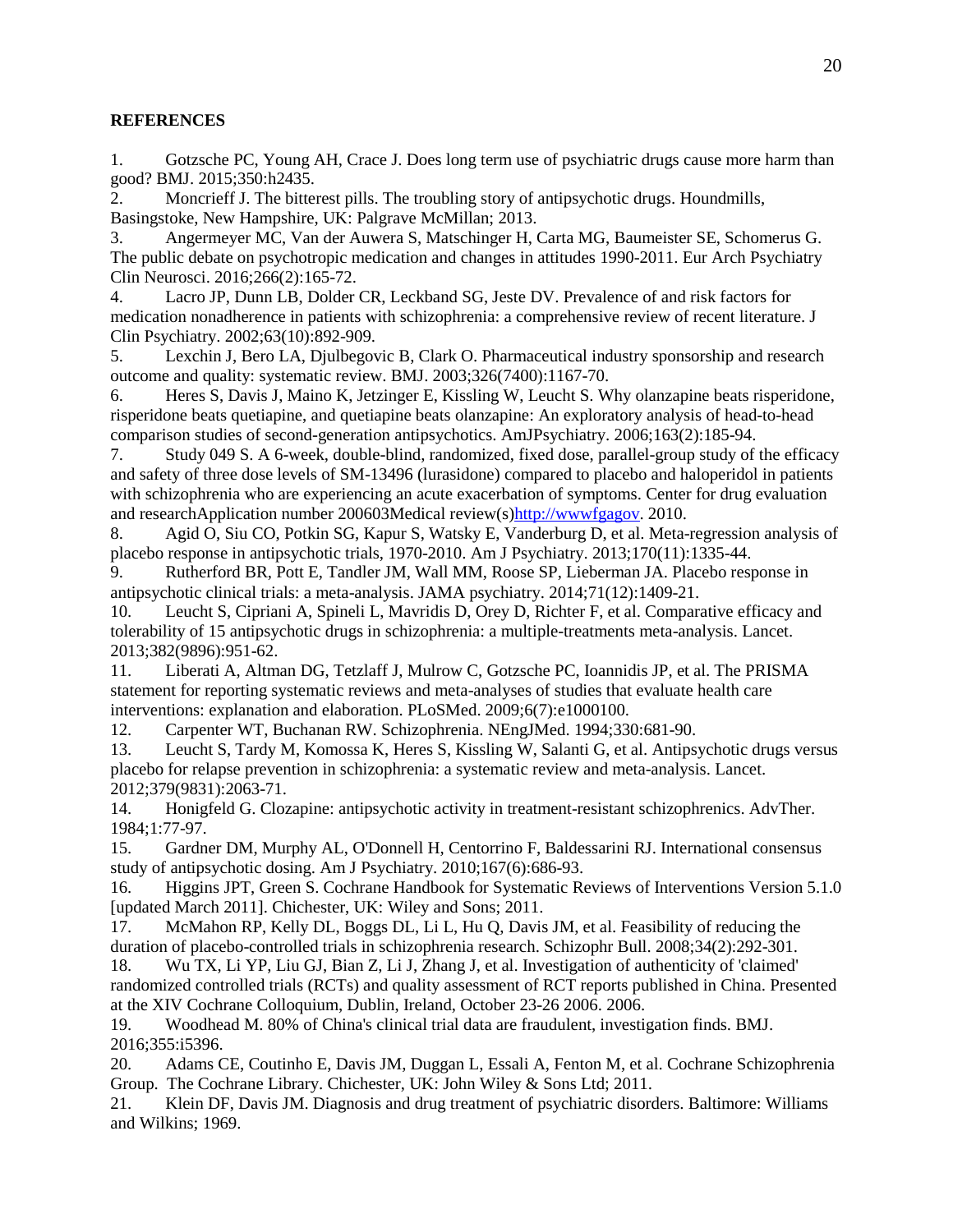<span id="page-20-9"></span>22. Adams CE, Awad G, Rathbone J. Chlorpromazine versus placebo for schizophrenia. Cochrane Database of Systematic Reviews. 2007(2).

23. Joy CB, Adams CE, Laurie S. Haloperidol versus placebo for schizophrenia. Cochrane Database of Systematic Reviews. 2007(2).

24. Shen X, Xia J, Adams CE. Flupenthixol versus placebo for schizophrenia. Cochrane Database Syst Rev. 2012;11:CD009777.

25. Matar HE, Almerie MQ. Oral fluphenazine versus placebo for schizophrenia. Cochrane Database Syst Rev. 2007(1):CD006352.

26. Hartung B, Wada M, Laux G, Leucht S. Perphenazine for schizophrenia. Cochrane Database of Systematic Reviews. 2005(1):CD003443.

27. Omori IM, Wang J. Sulpiride versus placebo for schizophrenia. Cochrane Database Syst Rev. 2009(2):CD007811.

28. Fenton M, Rathbone J, Reilly J, Sultana A. Thioridazine for schizophrenia. Cochrane Database Syst Rev. 2007(3):CD001944.

29. Leucht S, Arbter D, Engel RR, Kissling W, Davis JM. How effective are second-generation antipsychotic drugs? A meta-analysis of placebo-controlled trials. MolPsychiatry. 2009;14(4):429-47. 30. Kay SR, Fiszbein A. The positive and negative symptome scale (PANSS) for schizophrenia.

<span id="page-20-0"></span>Schizophrenia Bulletin. 1987;13(2):261-75.

<span id="page-20-1"></span>31. Overall JE, Gorham DR. The Brief Psychiatric Rating Scale. PsycholRep. 1962;10:790-812.

<span id="page-20-2"></span>32. Marshall M, Lockwood A, Bradley C, Adams C, Joy C, Fenton M. Unpublished rating scales: a major source of bias in randomised controlled trials of treatments for schizophrenia. British Journal of Psychiatry. 2000;176:249-52.

<span id="page-20-3"></span>33. Leucht S. Measurements of response, remission, and recovery in schizophrenia and examples for their clinical application. J Clin Psychiatry. 2014;75 Suppl 1:8-14.

<span id="page-20-10"></span>34. Leucht S, Kane JM, Kissling W, Hamann J, Etschel E, Engel RR. What does the PANSS mean? SchizophrRes. 2005;79:231-8.

35. Schennach-Wolff R, Obermeier M, Seemuller F, Jager M, Schmauss M, Laux G, et al. Does clinical judgment of baseline severity and changes in psychopathology depend on the patient population? Results of a CGI and PANSS linking analysis in a naturalistic study. J Clin Psychopharmacol. 2010;30(6):726-31.

<span id="page-20-4"></span>36. Furukawa TA, Barbui C, Cipriani A, Brambilla P, Watanabe N. Imputing missing standard deviations in meta-analyses can provide accurate results. Journal of Clinical Epidemiology. 2006;59(1):7- 10.

<span id="page-20-5"></span>37. Salanti G, Higgins JP, White IR. Bayesian synthesis of epidemiological evidence with different combinations of exposure groups: application to a gene-gene-environment interaction. StatMed. 2006;25(24):4147-63.

<span id="page-20-6"></span>38. Samara MT, Cao H, Helfer B, Davis JM, Leucht S. Chlorpromazine versus every other antipsychotic for schizophrenia: a systematic review and meta-analysis challenging the dogma of equal efficacy of antipsychotic drugs. European neuropsychopharmacology : the journal of the European College of Neuropsychopharmacology. 2014;24(7):1046-55.

39. Hartling L, Abou-Setta AM, Dursun S, Mousavi SS, Pasichnyk D, Newton AS. Antipsychotics in Adults With Schizophrenia: Comparative Effectiveness of First-Generation Versus Second-Generation Medications: A Systematic Review and Meta-analysis. Annals of internal medicine. 2012.

40. Dold M, Samara MT, Li C, Tardy M, Leucht S. Haloperidol versus first-generation antipsychotics for the treatment of schizophrenia and other psychotic disorders. Cochrane Database Syst Rev. 2015;1:CD009831.

<span id="page-20-7"></span>41. Higgins JPT, Thompson SG, Deeks JJ, Altman DG. Measuring inconsistency in meta-analyses. BMJ. 2003;327:557-60.

<span id="page-20-8"></span>42. Furukawa TA, Levine SZ, Tanaka S, Goldberg Y, Samara M, Davis JM, et al. Initial severity of schizophrenia and efficacy of antipsychotics: participant-level meta-analysis of 6 placebo-controlled studies. JAMA psychiatry. 2015;72(1):14-21.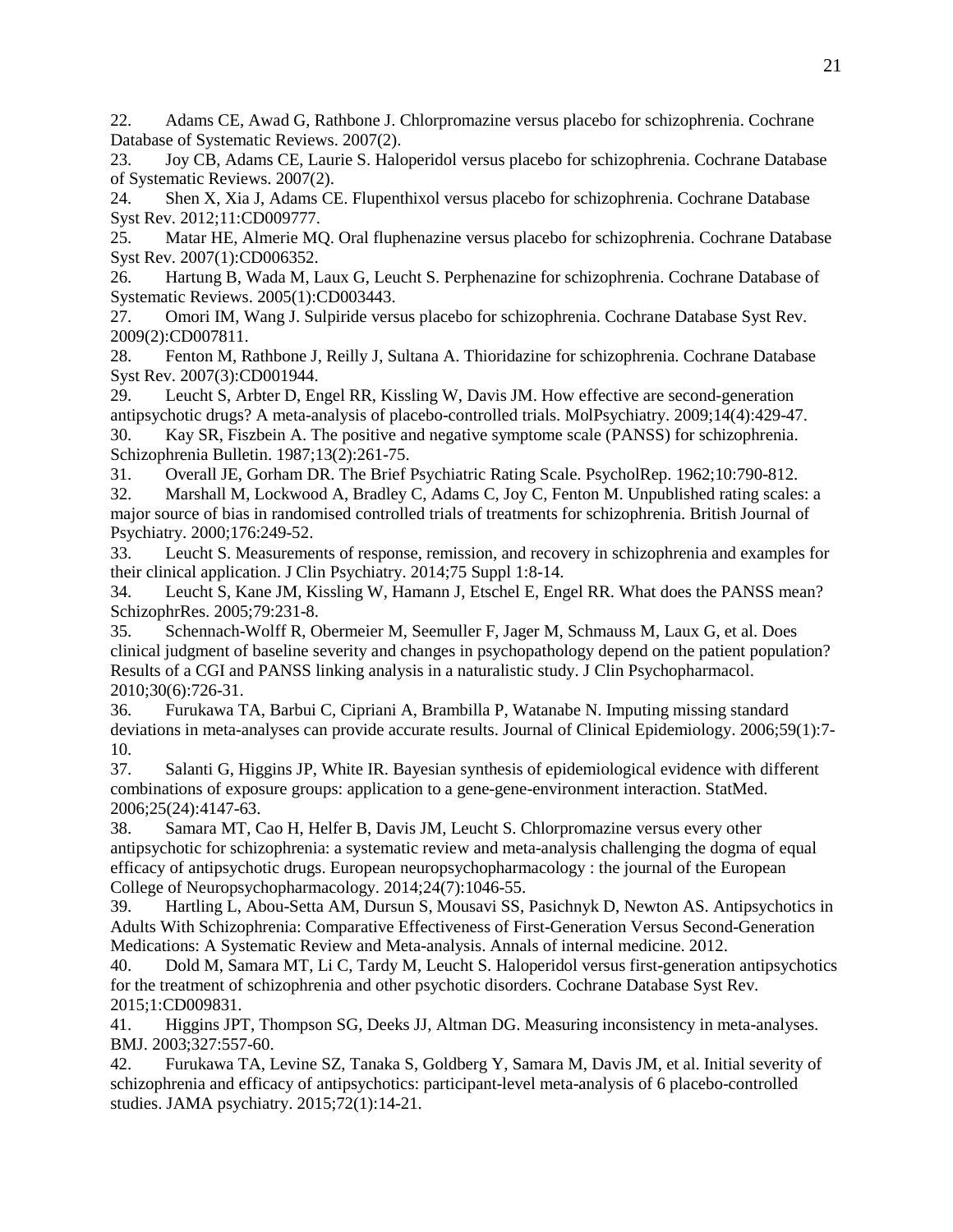<span id="page-21-1"></span>43. Rabinowitz J, Werbeloff N, Caers I, Mandel FS, Stauffer V, Menard F, et al. Determinants of antipsychotic response in schizophrenia: implications for practice and future clinical trials. J Clin Psychiatry. 2014;75(4):e308-16.<br>44. Mallinckrodt CH. Zhang

<span id="page-21-19"></span><span id="page-21-6"></span>Mallinckrodt CH, Zhang L, Prucka WR, Millen BA. Signal detection and placebo response in schizophrenia: parallels with depression. PsychopharmacolBull. 2010;43:53-74.

<span id="page-21-0"></span>45. George EI, McCuloch RE. Variable selection via Gibbs sampling. Journal of the American Statistical Association. 1993;88(423):881-9.

<span id="page-21-2"></span>46. Mattila T, Wohlfarth T, Koeter M, Storosum J, van den Brink W, de Haan L, et al. Geographic variation in efficacy of atypical antipsychotics for the acute treatment of schizophrenia - an individual patient data meta-analysis. European neuropsychopharmacology : the journal of the European College of Neuropsychopharmacology. 2014;24(7):1067-77.

<span id="page-21-3"></span>47. Leucht S, Rothe P, Davis JM, Engel RR. Equipercentile linking of the BPRS and the PANSS. European neuropsychopharmacology : the journal of the European College of Neuropsychopharmacology. 2013;23(8):956-9.

<span id="page-21-4"></span>48. Furukawa TA, Levine SZ, Davis JM, Samara M, Leucht S. Initial severity and efficacy of antipsychotics: Pooled analysis of six placebo-controlled studies in acute and predominantly negative schizophrenia. JAMA Psychiatry (revision under review). 2014.

<span id="page-21-5"></span>49. Zohar J, Stahl S, Moller HJ, Blier P, Kupfer D, Yamawaki S, et al. A review of the current nomenclature for psychotropic agents and an introduction to the Neuroscience-based Nomenclature. European neuropsychopharmacology : the journal of the European College of Neuropsychopharmacology. 2015;25(12):2318-25.

<span id="page-21-7"></span>50. Schulz KF, Chalmers I, Hayes RJ, Altman DG. Empirical evidence of bias: dimensions of methodological quality associated with estimates of treatment effects in controlled trials. JAMA. 1995;273:408-12.

<span id="page-21-8"></span>51. Wood L, Egger M, Gluud LL, Schulz KF, Juni P, Altman DG, et al. Empirical evidence of bias in treatment effect estimates in controlled trials with different interventions and outcomes: metaepidemiological study. BMJ. 2008;336(7644):601-5.

<span id="page-21-9"></span>52. Porta N, Bonet C, Cobo E. Discordance between reported intention-to-treat and per protocol analyses. J Clin Epidemiol. 2007;60(7):663-9.

<span id="page-21-10"></span>53. Egger M, Davey mG, Schneider M, Minder C. Bias in meta-analysis detected by a simple, graphical test. BMJ. 1997;315:629-34.

<span id="page-21-11"></span>54. Peters JL, Sutton AJ, Jones DR, Abrams KR, Rushton L. Contour-enhanced meta-analysis funnel plots help distinguish publication bias from other causes of asymmetry. J ClinEpidemiol. 2008;61(10):991-6.

<span id="page-21-12"></span>55. Mavridis D, Welton NJ, Sutton A, Salanti G. A selection model for accounting for publication bias in a full network meta-analysis. Stat Med. 2014;33(30):5399-412.

<span id="page-21-13"></span>56. Duval S, Tweedie R. Trim and fill: A simple funnel-plot-based method of testing and adjusting for publication bias in meta-analysis. Biometrics. 2000;56(2):455-63.

<span id="page-21-14"></span>57. Leucht S, Kane JM, Etschel E, Kissling W, Hamann J, Engel RR. Linking the PANSS, BPRS, and CGI: Clinical implications. Neuropsychopharmacology. 2006;31(10):2318-25.

58. Leucht S, Kane JM, Kissling W, Hamann J, Etschel E, Engel RR. Clinical implications of BPRS scores. BrJPsychiatry. 2005;187:363-71.

59. Levine SZ, Rabinowitz J, Engel R, Etschel E, Leucht S. Extrapolation between measures of symptom severity and change: An examination of the PANSS and CGI. SchizophrRes. 2007.

<span id="page-21-15"></span>60. Cohen J. Statistical power analysis for the behavioral sciences. 2 ed. Hillsdale, New Jersey: Lawrence Erlbaum Associates; 1988.

<span id="page-21-16"></span>61. Cole JO. Phenothiazine treatment in acute schizophrenia. ArchGenPsychiatry. 1964;10:246-61.

<span id="page-21-17"></span>62. Leucht S, Busch R, Kissling W, Kane JM. Early prediction of antipsychotic non-response. JClinPsychiatry. 2007;68:352-60.

<span id="page-21-18"></span>63. Marder SR, Alphs L, Anghelescu IG, Arango C, Barnes TR, Caers I, et al. Issues and perspectives in designing clinical trials for negative symptoms in schizophrenia. Schizophr Res. 2013;150(2-3):328-33.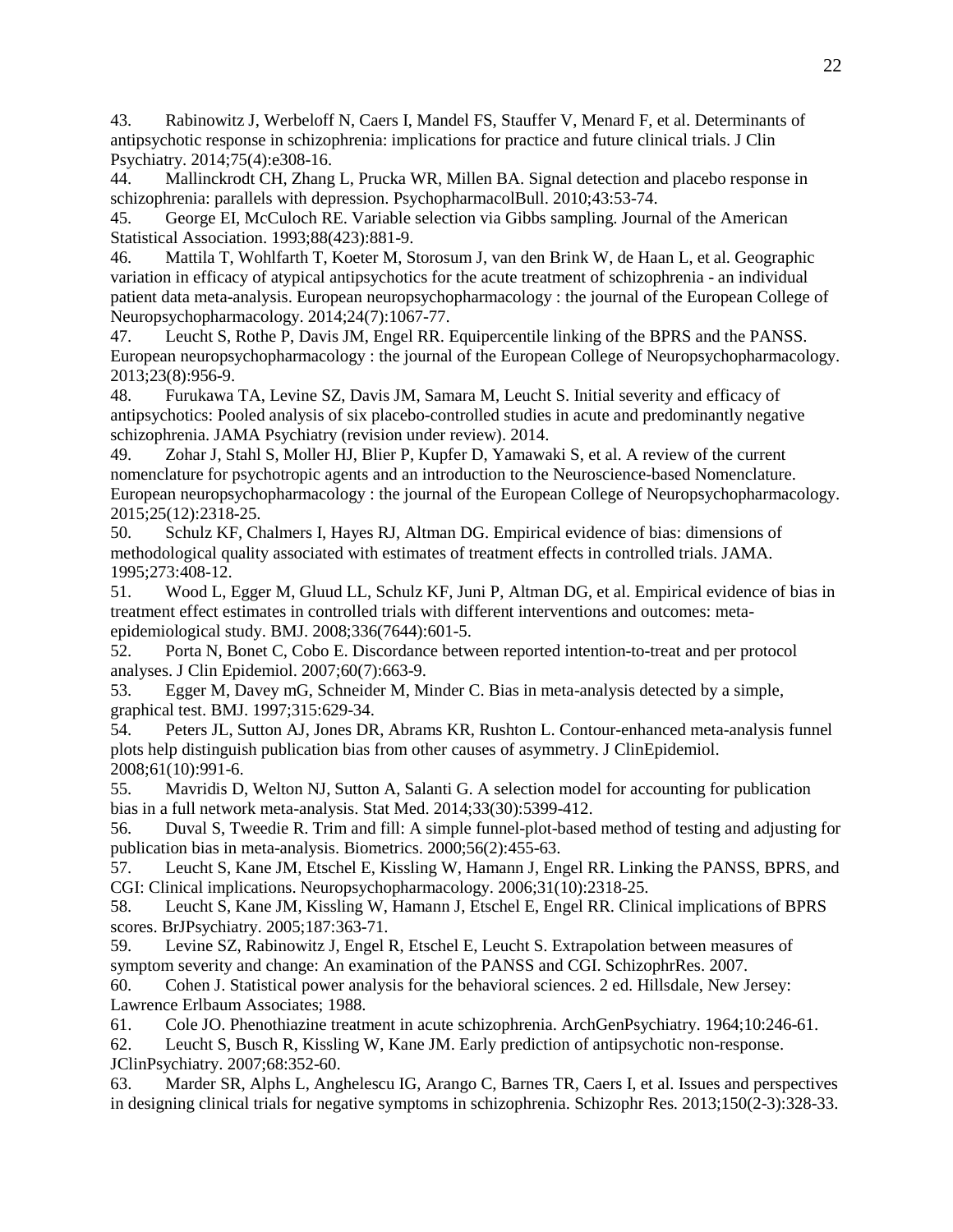<span id="page-22-0"></span>64. Fusar-Poli P, Papanastasiou E, Stahl D, Rocchetti M, Carpenter W, Shergill S, et al. Treatments of Negative Symptoms in Schizophrenia: Meta-Analysis of 168 Randomized Placebo-Controlled Trials. Schizophr Bull. 2015;41(4):892-9.<br>65. Komossa K. Depping AM.

<span id="page-22-1"></span>65. Komossa K, Depping AM, Gaudchau A, Kissling W, Leucht S. Second-generation antipsychotics for major depressive disorder and dysthymia. Cochrane Database Syst Rev. 2010(12):CD008121.

<span id="page-22-2"></span>66. Trikalinos TA, Churchill R, Ferri M, Leucht S, Tuunainen A, Wahlbeck K, et al. Effect sizes in cumulative meta-analyses of mental health randomized trials evolved over time. JClinEpidemiol. 2004;57(11):1124-30.

<span id="page-22-3"></span>67. Dechartres A, Trinquart L, Boutron I, Ravaud P. Influence of trial sample size on treatment effect estimates: meta-epidemiological study. BMJ. 2013;346:f2304.

<span id="page-22-4"></span>68. Siu CO, Agid O, Remington G. Measuring the Effects of Treatment With Antipsychotics. JAMA psychiatry. 2015;72(5):514-5.

<span id="page-22-5"></span>69. Kemmler G, Hummer M, Widschwendter C, Fleischhacker W. Dropout rates in placebocontrolled and active-control clinical trials of antipsychotic drugs - A meta-analysis. ArchGenPsychiatry. 2005;62(12):1305-12.

<span id="page-22-6"></span>70. Tandon R, Fleischhacker WW. Comparative efficacy of antipsychotics in the treatment of schizohrenia: a critical assessment. SchizophrRes. 2005;79:145-55.

<span id="page-22-7"></span>71. Adelson D, Epstein LJ. A study of phenothiazines with male and female chronically ill schizophrenic patients. J Nerv Ment Dis. 1962;134:543-54.

<span id="page-22-8"></span>72. Casey JF, F. BI, J. LC, E. HL, H. GM, N. SN. Drug therapy in schizophrenia. A controlled study of the relative effectiveness of chlorpromazine, promazine, phenobarbital, and placebo. Archives of General Psychiatry1960. p. 210-20.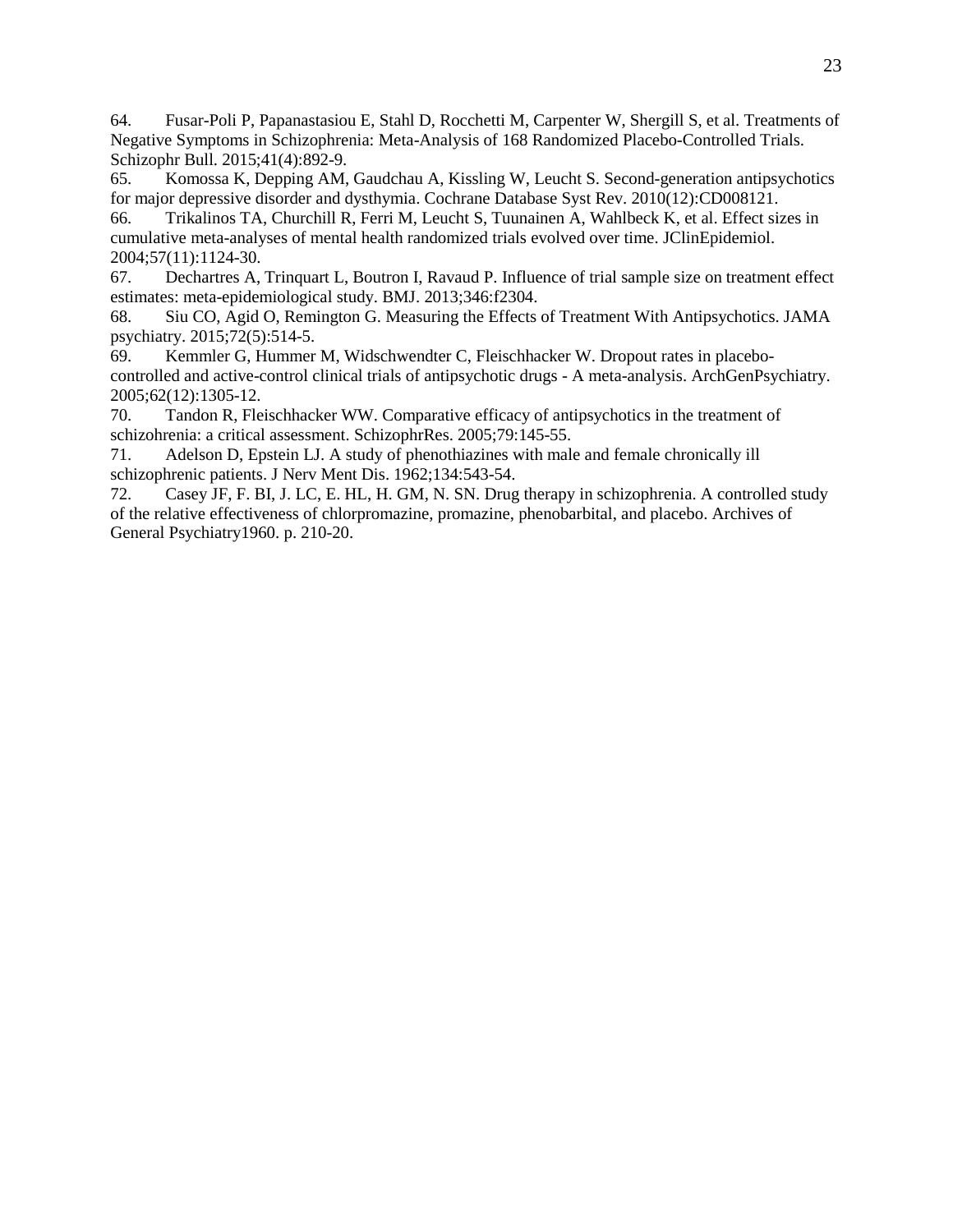| Table 1: Meta-regressions showing which trial characteristics have changed over the years |                                |                                                                             |                |                                    |                             |  |  |  |
|-------------------------------------------------------------------------------------------|--------------------------------|-----------------------------------------------------------------------------|----------------|------------------------------------|-----------------------------|--|--|--|
| <b>Explanatory</b><br>variable <sup>a</sup>                                               | <b>Categories</b>              | <b>Numb</b><br><b>Weighted mean</b><br>er of<br>publication year<br>studies |                | Meta-<br>regression<br>coefficient | 95%<br>credible<br>interval |  |  |  |
| <b>Study design</b><br>related factors                                                    |                                |                                                                             |                |                                    |                             |  |  |  |
| Number of total<br>participants <sup>a</sup>                                              |                                |                                                                             | 105            | 79.77 <sup>b</sup>                 | 58.50,101.03                |  |  |  |
| Number of sites <sup>a</sup>                                                              |                                |                                                                             | 96             | 12.22 <sup>b</sup>                 | 9.57,14.91                  |  |  |  |
| Academic sites (%) <sup>a</sup>                                                           | $\Box$                         |                                                                             | 59             | $-13.75^{b}$                       | $-19.75,-7.74$              |  |  |  |
| <b>Baseline</b> severity<br>entry minimum<br>score <sup>a</sup>                           | $No$ (ref)                     | 1988                                                                        | 29             | $\qquad \qquad \blacksquare$       |                             |  |  |  |
|                                                                                           | Yes                            | 2008                                                                        | 73             | 2.52 <sup>c</sup>                  | 1.18,5.38                   |  |  |  |
| Duration of wash-<br>out period (days) <sup>a</sup>                                       | $\overline{\phantom{a}}$       |                                                                             | 89             | $-9.20b$                           | $-11.78,-6.62$              |  |  |  |
| Study duration<br>$( weeks)^a$                                                            |                                |                                                                             | 96             | $-0.92b$                           | $-1.33,-0.50$               |  |  |  |
| Randomization <sup>a</sup>                                                                | Low risk (ref)                 | 2007                                                                        | 48             | $\overline{\phantom{a}}$           |                             |  |  |  |
|                                                                                           | Unclear                        | 2006                                                                        | 57             | 0.80 <sup>c</sup>                  | 0.53, 1.20                  |  |  |  |
| Allocation<br>concealment <sup>a</sup>                                                    | Low risk (ref)                 | 2008                                                                        | 33             | $\overline{\phantom{0}}$           |                             |  |  |  |
|                                                                                           | Unclear                        | 2006                                                                        | 72             | 0.76 <sup>c</sup>                  | 0.48,1.21                   |  |  |  |
| Intention-to-treat<br>analysis/completers <sup>a</sup>                                    | ITT (ref)                      | 2007                                                                        | 95             | $\blacksquare$                     |                             |  |  |  |
|                                                                                           | Completers                     | 1981                                                                        | $\overline{7}$ | $0.21$ <sup>cc</sup>               | 0.11,0.39                   |  |  |  |
| Risk of bias due to<br>missing outcome<br>data <sup>a</sup>                               | Low risk (ref)                 | 2008                                                                        | 73             | $\qquad \qquad -$                  |                             |  |  |  |
|                                                                                           | Unclear                        | 2002                                                                        | 19             | 0.50 <sup>c</sup>                  | 0.32,0.81                   |  |  |  |
|                                                                                           | High risk                      | 2000                                                                        | 13             | 0.47 <sup>c</sup>                  | 0.27,0.82                   |  |  |  |
| <b>Blinding</b>                                                                           | Low risk (ref)                 | 2007                                                                        | 57             |                                    |                             |  |  |  |
|                                                                                           | Unclear                        | 2006                                                                        | 48             | 0.80 <sup>c</sup>                  | 0.52, 1.23                  |  |  |  |
| Number of arms                                                                            | High risk<br>Two arms (ref)    | 2006                                                                        | 10             | $\blacksquare$                     |                             |  |  |  |
|                                                                                           | More than two arms             | 2007                                                                        | 95             | 1.11 <sup>c</sup>                  | 0.74, 1.65                  |  |  |  |
| Number of<br>medications                                                                  | Two medications (ref)          | 2009                                                                        | 33             | $\overline{\phantom{a}}$           |                             |  |  |  |
|                                                                                           | More than two<br>medications   | 2005                                                                        | 72             | 0.53 <sup>c</sup>                  | 0.27,1.02                   |  |  |  |
| Industry sponsored<br>drug or not                                                         | Non-sponsored drugs (ref)      | 2006                                                                        | 32             | $\blacksquare$                     |                             |  |  |  |
|                                                                                           | At least one sponsored<br>drug | 2007                                                                        | 65             | 1.15 <sup>c</sup>                  | 0.73,1.81                   |  |  |  |
| Percentage patients<br>randomized to PBO                                                  |                                |                                                                             | 105            | 0.00 <sup>b</sup>                  | $-0.04, 0.03$               |  |  |  |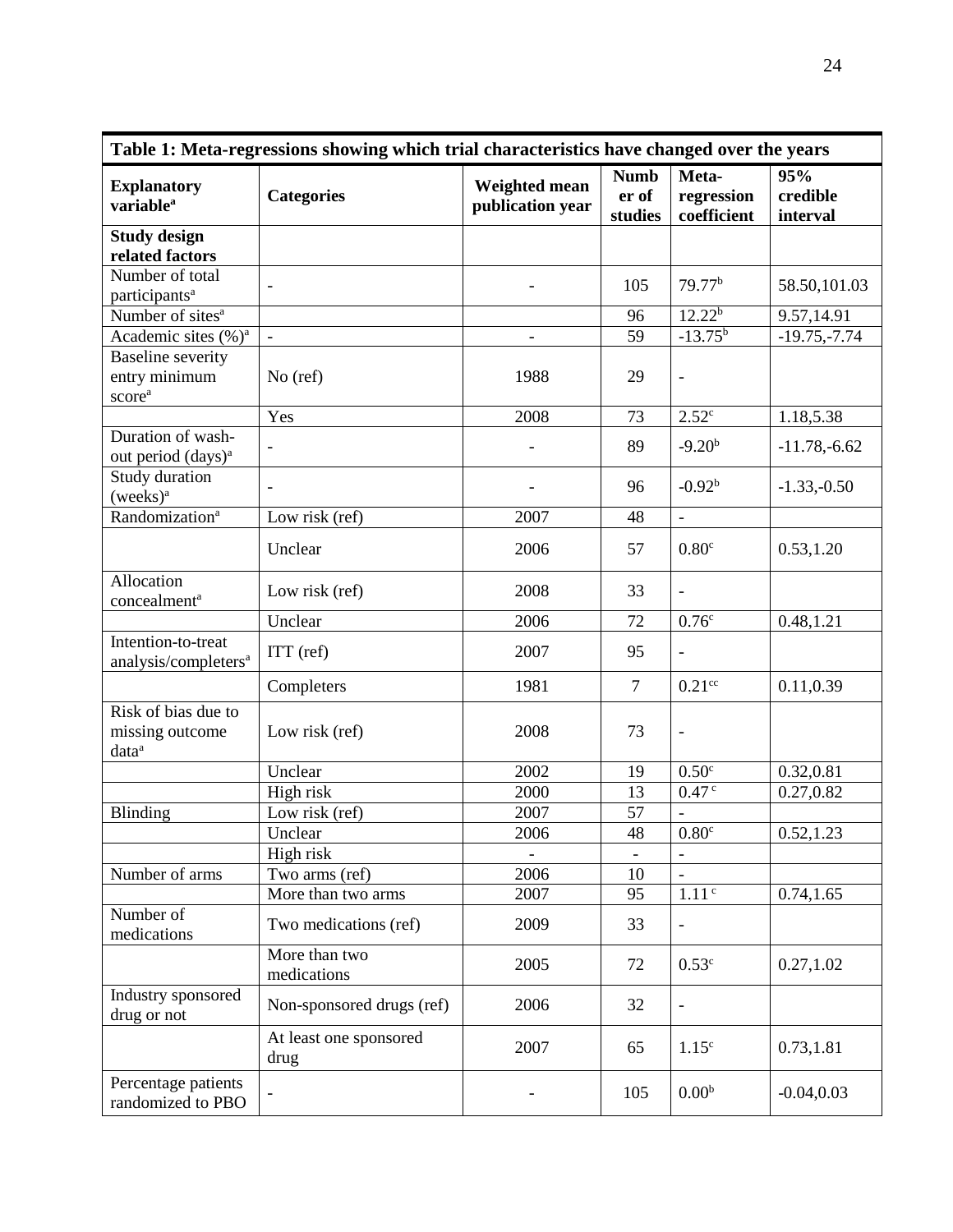| Scale <sup>a</sup>                                        | BPRS (ref)            | 1990                     | 33             |                    |                            |
|-----------------------------------------------------------|-----------------------|--------------------------|----------------|--------------------|----------------------------|
|                                                           | <b>PANSS</b>          | 2009                     | 68             | $-0.02c$           | $-0.00, 0.07$              |
| Drug related<br>factors                                   |                       |                          |                |                    |                            |
| Drug mechanism <sup>a</sup>                               | $M1$ (ref)            | 1998                     | 18             |                    |                            |
|                                                           | $M2$ vs $M1$          | 1999                     | 47             | 0.49 <sup>c</sup>  | $0.26, 0.92$ <sup>c</sup>  |
|                                                           | M3 vs M1              | 2012                     | 12             | 14.79 <sup>c</sup> | $2.74,79.93^c$             |
|                                                           | M4 vs M1              | 2008                     | 17             | 4.40 <sup>c</sup>  | $1.17, 16.51$ <sup>c</sup> |
|                                                           | M5 vs M1              | 2007                     | $\overline{7}$ | 4.79 <sup>c</sup>  | $0.65,37.17^c$             |
| Fixed/flexible dose <sup>a</sup>                          | Fixed dose (ref)      | 2008                     | 79             | $\blacksquare$     |                            |
|                                                           | Flexible dose         | 1997                     | 26             | $0.38$ $\degree$   | 0.24, 0.60                 |
| Mean dose<br>(chlorpromazine<br>equivalents) <sup>a</sup> |                       |                          | 91             | $-86.95^{b}$       | $-121.18,-52.71$           |
| <b>Patient related</b><br>factors                         |                       |                          |                |                    |                            |
| Percentage men <sup>a</sup>                               | $\bar{\phantom{a}}$   | $\blacksquare$           | 91             | 6.81 <sup>b</sup>  | 3.81,9.82                  |
| Operationalized<br>criteria or not <sup>a</sup>           | Operationalized (ref) | 2007                     | 88             | $\blacksquare$     |                            |
|                                                           | Not operationalized   | 1977                     | 16             | 0.07 <sup>c</sup>  | 0.02, 0.20                 |
| Country <sup>a</sup>                                      | USA (ref)             | 2002                     | 45             |                    |                            |
|                                                           | Other or mixed        | 2008                     | 60             | $2.32^{\circ}$     | 1.37,3.93                  |
| Placebo response <sup>a</sup>                             |                       | $\overline{\phantom{a}}$ | 99             | 2.74 <sup>b</sup>  | 1.60,3.88                  |
| Drug response                                             | $\blacksquare$        | $\overline{\phantom{a}}$ | 100            | $0.27^{b}$         | $-0.95, 1.49$              |
| Average age                                               | $\blacksquare$        | $\overline{\phantom{a}}$ | 100            | 0.64 <sup>b</sup>  | $-0.08, 1.37$              |
| Duration ill (years)                                      | $\overline{a}$        |                          | 60             | 0.66 <sup>b</sup>  | $-0.21, 1.53$              |
| <b>Baseline</b> severity<br>(PANSS total score)           |                       |                          | 85             | $-0.48b$           | $-1.57, 0.62$              |

(ref) = the reference category for dichotomous outcomes

a Characteristics in these columns resulted in a statistically significant association with publication year. <sup>b</sup>These coefficients show the average increase or decrease for the respective moderator associated with a 10-year increase in publication year. For example, a 10 years newer study would on average have 79.77 more participants.

c These coefficients show the average odds ratio of the respective moderator associated with 10-year increase in publication year. For example, a 10 years newer study would on average have 2.52 times the odds of having a baseline severity entry minimum score.

M1 – M5 are drug mechanisms of action according to the "Neuroscience-based Nomenclature (NbN)" [\(49\)](#page-21-5): M1 = receptor antagonists (D2) clopenthixol, fluphenazine, haloperidol, perphenzaine, pimozide, pipotiazine, sulpiride, trifluoperazine.  $M2$  = receptor antagonists (D2, 5-HT2) chlorpromazine, iloperidone, loxapine, lurasidone, olanzapine, sertindole, thioridazine, ziprasidone, zotepine.  $M3 =$ receptor partial agonists (D2, 5-HT1A) aripiprazole, brexpiprazole, cariprazine. M4= receptor antagonists (D2, 5-HT2, NE alpha2) asenapine, paliperidone, risperidone. M5= receptor antagonist (D2, 5-HT2) and reuptake inhibitor (NET) quetiapine. A few old drugs have not been classified by NbN yet.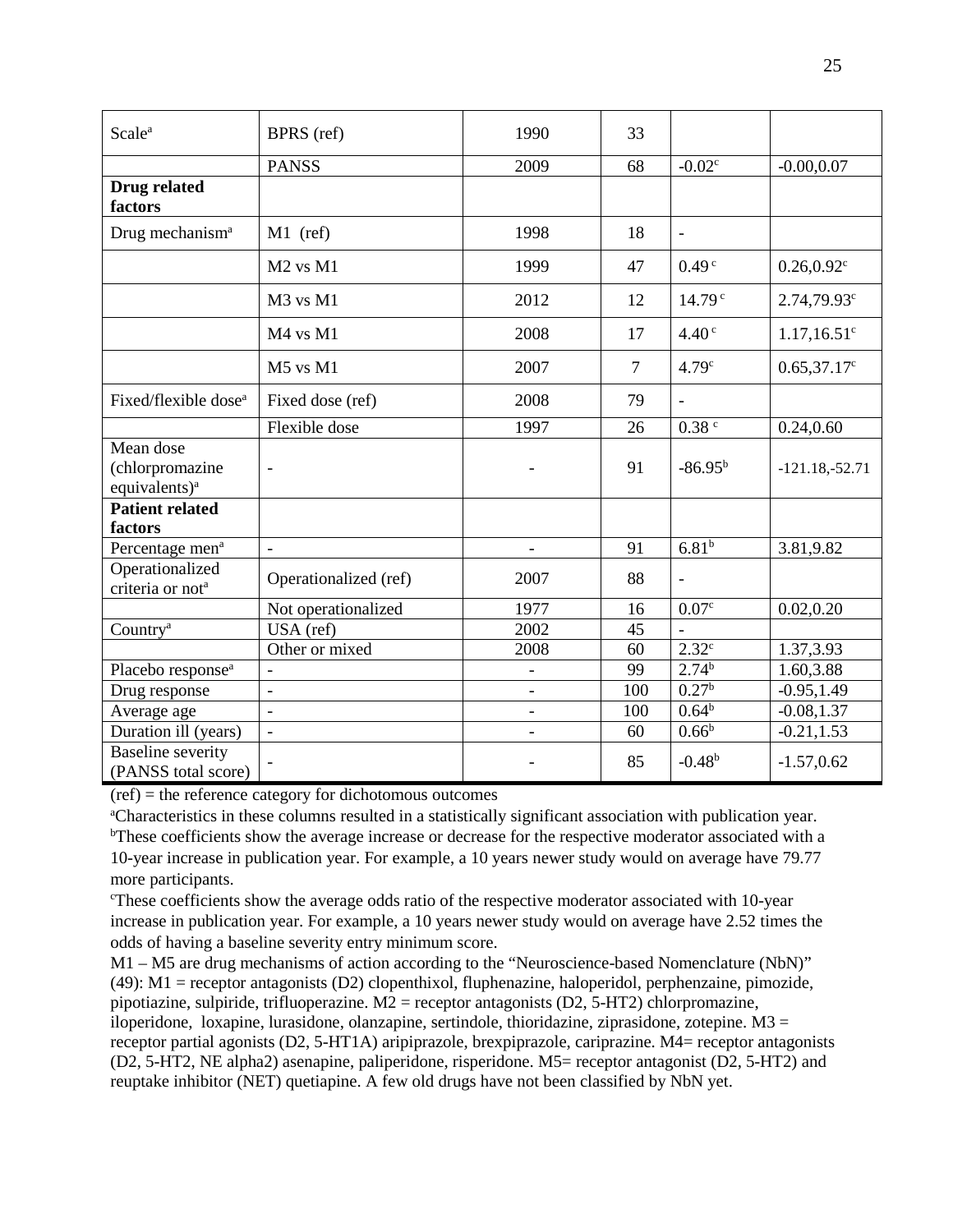# **Table 2: Univariable meta-regressions**

| <b>Explanatory variable</b>                           | <b>Coeffic</b><br>ient | 95%CrI        | <b>Coefficient</b><br>corresponds to | N, n                    | <b>SMD</b> at<br>the mean<br>value/refe<br>rence<br>category<br>of<br>moderator | 95%CrI     | <b>Mean</b><br>value/refe<br>rence<br>category<br>of<br>moderator | <b>Heter</b><br>ogene<br>ity<br><b>SD</b> | 95%CrI     | $\frac{0}{0}$<br>hetero<br>geneity<br>explain<br>ed |
|-------------------------------------------------------|------------------------|---------------|--------------------------------------|-------------------------|---------------------------------------------------------------------------------|------------|-------------------------------------------------------------------|-------------------------------------------|------------|-----------------------------------------------------|
| <b>Study design related factors</b>                   |                        |               |                                      |                         |                                                                                 |            |                                                                   |                                           |            |                                                     |
| Publication year <sup>a</sup>                         | $-0.08a$               | $-0.12,-0.04$ | 10-year increase                     | 105, 22741              | 0.50                                                                            | 0.45, 0.55 | 2000                                                              | 0.14                                      | 0.10, 0.19 | 12.5%                                               |
| Number of total participants <sup>a</sup>             | $-0.04a$               | $-0.06,-0.01$ | 100 part. more                       | 105, 22741              | 0.49                                                                            | 0.44, 0.54 | 225                                                               | 0.15                                      | 0.11, 0.20 | 6.3%                                                |
| Number of sites <sup>a</sup>                          | $-0.02a$               | $-0.04, 0.00$ | 10-site increase                     | 96, 20941               | 0.49                                                                            | 0.44, 0.55 | 28                                                                | 0.17                                      | 0.12,0.22  |                                                     |
| Number of medications <sup>a</sup>                    | 0.08 <sup>a</sup>      | 0.02, 0.15    | 1 drug more                          | 105, 22741              | 0.40                                                                            | 0.33,0.47  | 2 drugs                                                           | 0.15                                      | 0.11, 0.20 | 6.3%                                                |
| Baseline severity entry minimum<br>score <sup>a</sup> | $-0.17$ <sup>a</sup>   | $-0.29,-0.04$ | Min. entry score                     | 102, 22291              | 0.61                                                                            | 0.50,0.72  | without<br>entry score                                            | 0.15                                      | 0.11, 0.20 | 6.3%                                                |
| Industry sponsored drug or not <sup>a</sup>           | $-0.15^{\rm a}$        | $-0.25,-0.05$ | Sponsored                            | 97, 22397               | 0.57                                                                            | 0.48,0.66  | non-<br>sponsored                                                 | 0.14                                      | 0.10, 0.19 | 12.5%                                               |
| Scale (PANNS or BPRS) <sup>a</sup>                    | $0.18^{a}$             | 0.07,0.30     | <b>BPRS</b>                          | 101, 22589              | 0.43                                                                            | 0.38,0.48  | <b>PANSS</b>                                                      | 0.15                                      | 0.11, 0.20 | 6.3%                                                |
| Risk of bias due to missing<br>outcome data           | 0.05                   | $-0.03, 0.12$ | Unclear or high risk                 | 105, 22741              | 0.45                                                                            | 0.40,0.50  | low risk                                                          | 0.16                                      | 0.12, 0.21 | 0%                                                  |
| Percentage of academic sites                          | 0.01                   | $-0.01, 0.03$ | 10% increase                         | 59, 9379                | 0.57                                                                            | 0.51,0.64  | 58%                                                               | 0.15                                      | 0.08,0.23  | 6.3%                                                |
| Number of arms                                        | 0.00                   | $-0.04, 0.04$ | 1 arm increase                       | 105, 22741              | 0.47                                                                            | 0.38,0.57  | 2 arms                                                            | 0.16                                      | 0.12, 0.21 | 0%                                                  |
| Minimum duration of the wash-<br>out phase            | 0.03                   | $-0.01, 0.06$ | 10-day increase                      | 89, 18586               | 0.50                                                                            | 0.45, 0.55 | 9                                                                 | 0.15                                      | 0.11, 0.20 | 6.3%                                                |
| Percentage randomized to<br>placebo                   | 0.01                   | $-0.05, 0.07$ | 10% increase                         | 105, 22741              | 0.47                                                                            | 0.42,0.52  | 28.3%                                                             | 0.16                                      | 0.12, 0.21 | 0%                                                  |
| Study duration                                        | 0.10                   | $-0.10, 0.29$ | $10$ -week increase                  | $\overline{96}$ , 22443 | 0.46                                                                            | 0.42, 0.51 | 6.5 weeks                                                         | 0.16                                      | 0.11, 0.21 | 0%                                                  |
| Blinding                                              | 0.00                   | $-0.09, 0.09$ | Unclear or high risk                 | 105, 22741              | 0.47                                                                            | 0.41,0.53  | low risk                                                          | 0.16                                      | 0.12, 0.21 | 0%                                                  |
| Allocation concealment                                | 0.01                   | $-0.08, 0.11$ | Unclear risk                         | 105, 22741              | 0.46                                                                            | 0.39,0.53  | low risk                                                          | 0.16                                      | 0.12, 0.21 | 0%                                                  |
| Randomization                                         | $-0.03$                | $-0.13, 0.06$ | Unclear risk                         | 105, 22741              | 0.48                                                                            | 0.42, 0.55 | low risk                                                          | 0.16                                      | 0.12,0.21  | 0%                                                  |
| <b>Drug related factors</b>                           |                        |               |                                      |                         |                                                                                 |            |                                                                   |                                           |            |                                                     |
| Drug mechanism M2 vs M1                               | $-0.13$                | $-0.28, 0.01$ | M <sub>2</sub>                       | $101, 22315^b$          | 0.60                                                                            | 0.48,0.73  | M1                                                                | $0.16^{b}$                                | 0.12,0.21  | 0%                                                  |
| Drug mechanism M3 vs M1 <sup>a</sup>                  | $-0.26a$               | $-0.43,-0.09$ | M <sub>3</sub>                       | $101, 22315^b$          | 0.60                                                                            | 0.48, 0.73 | M1                                                                | 0.16 <sub>b</sub>                         | 0.12,0.21  | 0%                                                  |
| Drug mechanism M4 vs M1                               | $-0.11$                | $-0.28, 0.05$ | M <sub>4</sub>                       | $101, 22315^b$          | 0.60                                                                            | 0.48,0.73  | M1                                                                | 0.16 <sub>b</sub>                         | 0.12,0.21  | 0%                                                  |
| Drug mechanism M5 vs M1                               | $-0.18$                | $-0.39, 0.03$ | M <sub>5</sub>                       | $\frac{101}{22315}$     | 0.60                                                                            | 0.48,0.73  | M1                                                                | 0.16 <sub>b</sub>                         | 0.12, 0.21 | 0%                                                  |
| Fixed/flexible dose                                   | 0.04                   | $-0.08, 0.17$ | Flexible dose                        | 105, 22741              | 0.46                                                                            | 0.41,0.51  | fixed dose                                                        | 0.16 <sub>b</sub>                         | 0.12, 0.21 | 0%                                                  |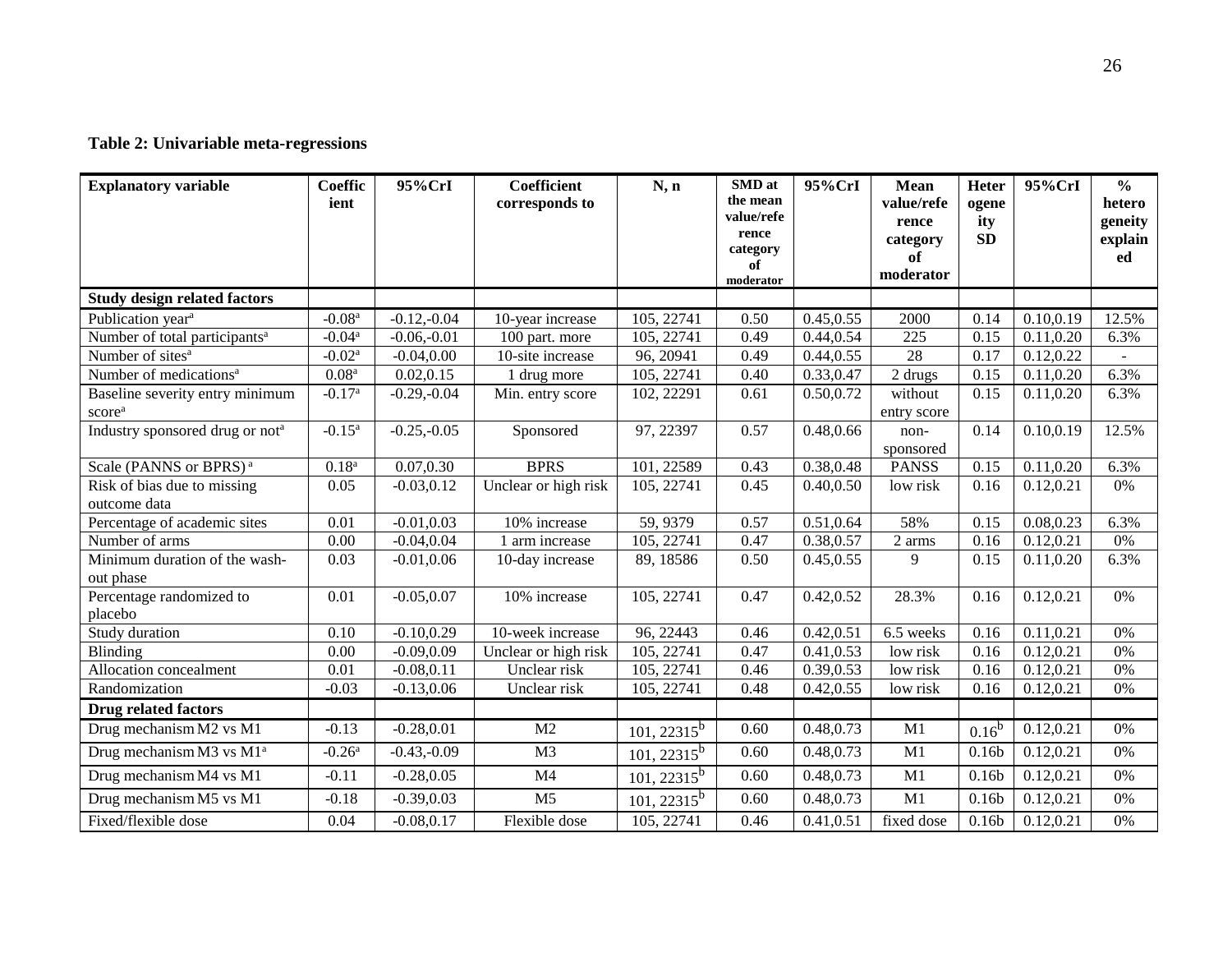| Mean dose <sup>a</sup>                                                    | 0.03 <sup>a</sup> | 0.00, 0.05    | 100 CPZ unit<br>increase       | 91, 19957  | 0.49 | 0.45,0.54  | 580.6       | 0.15 | 0.11, 0.20 | 6.3%  |
|---------------------------------------------------------------------------|-------------------|---------------|--------------------------------|------------|------|------------|-------------|------|------------|-------|
| <b>Patient related factors</b>                                            |                   |               |                                |            |      |            |             |      |            |       |
| Operationalized criteria or not <sup>a</sup>                              | $0.22^{\rm a}$    | 0.04, 0.40    | No operationalized<br>criteria | 103, 22151 | 0.45 | 0.41,0.50  | Op.criteria | 0.16 | 0.11, 0.20 | $0\%$ |
| Placebo response (mean PANSS<br>change score in placebo arm) <sup>a</sup> | $-0.15^{\rm a}$   | $-0.21,-0.09$ | 10-unit PANSS<br>increase      | 99, 22520  | 0.48 | 0.44, 0.52 | 6.24        | 0.13 | 0.08,0.18  | 18.8% |
| Drug response (mean change)<br>score in drug arm)                         | 0.05              | $-0.02, 0.12$ | 10-unit PANSS<br>increase      | 100, 22564 | 0.46 | 0.42, 0.51 | 17.45       | 0.16 | 0.11,0.21  | $0\%$ |
| Average age                                                               | $-0.08$           | $-0.20, 0.03$ | 10-year increase               | 100, 22567 | 0.47 | 0.42, 0.51 | 38          | 0.16 | 0.11, 0.20 | $0\%$ |
| <b>Baseline</b> severity                                                  | 0.10              | $-0.01, 0.20$ | 10-unit PANSS<br>increase      | 85, 21259  | 0.45 | 0.41,0.50  | 94.6        | 0.16 | 0.11, 0.21 | $0\%$ |
| Duration ill                                                              | $-0.07$           | $-0.23, 0.08$ | 10-year increase               | 60, 14278  | 0.47 | 0.42, 0.53 | 14          | 0.15 | 0.09,0.21  | 6.3%  |
| Percentage of men                                                         | $-0.01$           | $-0.04, 0.02$ | 10% increase                   | 91, 21119  | 0.46 | 0.41, 0.51 | 66.3%       | 0.16 | 0.12, 0.21 | 0%    |
| Country                                                                   | 0.02              | $-0.07, 0.12$ | Non-USA or mixed<br>study      | 105, 22741 | 0.45 | 0.38,0.53  | <b>USA</b>  | 0.16 | 0.12,0.21  | $0\%$ |
| First episode#                                                            |                   |               |                                |            |      |            |             |      |            |       |
| Duration of current episode#                                              |                   |               |                                |            |      |            |             |      |            |       |
| In-outpatients at study start#                                            |                   |               |                                |            |      |            |             |      |            |       |

<sup>a</sup>Statistically significant moderators,  $N =$  number of studies,  $n =$  number of patients.

"Coefficient corresponds to": for example publication year: a 10-year increase in publication year on the average reduces the standardized mean difference by 0.08 units.

Standardized mean difference at the mean value/reference category = standardised mean difference after adjustment for covariate. For example, after adjustment for publication year, a study published in 2000 would on average have an standardized mean difference of 0.50, or non-sponsored studies would have an average standardized mean difference of 0.57. M1 – M5 are drug mechanisms of action according to the "Neuroscience-based Nomenclature" [\(49\)](#page-21-19): M1 = receptor antagonists (D2) clopenthixol, fluphenazine, haloperidol, perphenzaine, pimozide, pipotiazine, sulpiride, trifluoperazine. M2 = receptor antagonists (D2, 5-HT2) chlorpromazine, iloperidone, loxapine, lurasidone, olanzapine, sertindole, thioridazine, ziprasidone, zotepine. M3 = receptor partial agonists (D2, 5-HT1A) aripiprazole, brexpiprazole, cariprazine. M4= receptor antagonists (D2, 5-HT2, NE alpha2) asenapine, paliperidone, risperidone. M5= receptor antagonist (D2, 5-HT2) and

reuptake inhibitor (NET) quetiapine. A few old drugs have not been classified by NbN yet. <sup>b</sup>Numbers for the overall model

#Not enough data were available for the variable number of patients with a first episode and there were too few data for 'duration of the current episode'. The vast majority of studies included only inpatients. Therefore these parameters could not be analyzed in a meaningful way.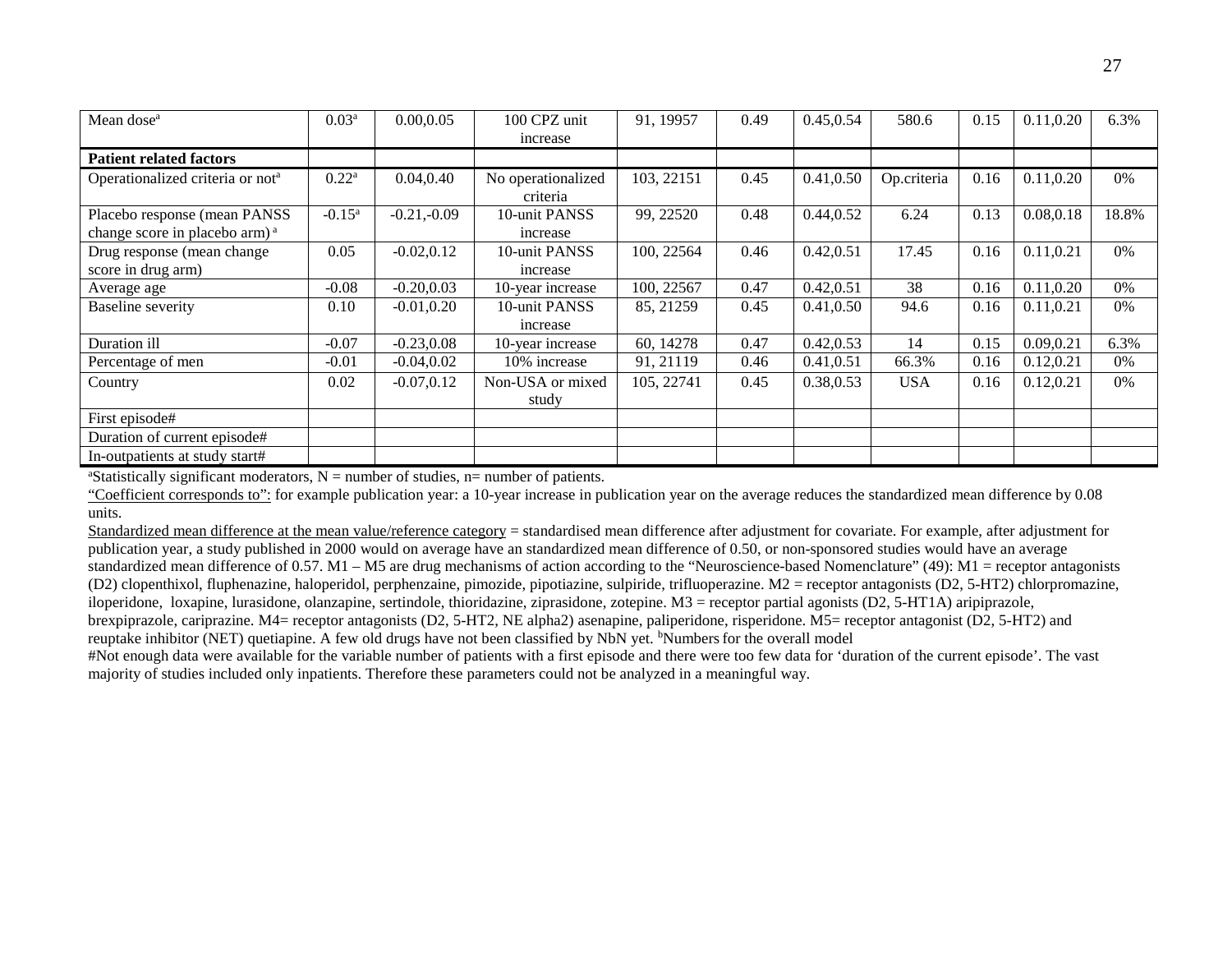| Table 3: Multivariable meta-regression model |  |  |
|----------------------------------------------|--|--|
|----------------------------------------------|--|--|

| <b>Moderator</b>                                    | <b>Coefficient</b> | 95%<br>CrI                     | <b>Coefficient</b><br>corresponds<br>to      | Interpretation                                                                                                                                                                                                 | Proba-<br>bility <sup>b</sup> |
|-----------------------------------------------------|--------------------|--------------------------------|----------------------------------------------|----------------------------------------------------------------------------------------------------------------------------------------------------------------------------------------------------------------|-------------------------------|
| <b>Placebo</b><br>response <sup>a</sup>             | $-0.13$            | $-0.20,-$<br>0.06 <sup>a</sup> | 10-unit<br>increase                          | A 10 PANSS points higher mean<br>change score in the placebo arm<br>would reduce the standardized mean<br>difference on average by 0.13 units                                                                  | 80.6%                         |
| <b>Industry</b><br>sponsored<br>or not <sup>a</sup> | $-0.16$            | $-0.28,-$<br>0.04 <sup>a</sup> | Industry<br>sponsored                        | The standardized mean difference for<br>studies including at least one<br>sponsored drug would be on average<br>0.16 units smaller than non-sponsored<br>studies                                               | 82.8%                         |
| <b>Publication</b><br>year                          | $-0.02$            | 0.09, 0.05                     | $10$ -year<br>increase                       | A 10 years later published study<br>would have an on average 0.02 units<br>smaller standardized mean difference                                                                                                | 25.0%                         |
| <b>Sample</b><br>size                               | 0.01               | 0.02, 0.04                     | 100<br>participants<br>increase              | A 100 participants larger study would<br>have an on average 0.01 units larger<br>standardized mean difference                                                                                                  | 3.3%                          |
| <b>Mean dose</b>                                    | 0.01               | 0.03,0.04                      | 100<br>chlorpromazine<br>units increase      | A 100 chlorpromazine units higher<br>mean dose would increase the<br>standardized mean difference on<br>average by 0.01 units                                                                                  | 3.3%                          |
| <b>Baseline</b><br>severity<br>minimum<br>score     | 0.05               | 0.13,0.21                      | <b>Baseline</b><br>severity<br>minimum score | The standardized mean difference for<br>studies having a minimum baseline<br>severity entry score would be on<br>average 0.05 units larger than studies<br>without a minimum baseline severity<br>entry score. | 48.4%                         |

# **Summary of the model: 78 studies with 19060 participants, heterogeneity standard deviation 0.11 (0.07,0.16), the model explained 31.3% of the heterogeneity**

<sup>a</sup>Statistically significant moderators. <sup>b</sup> In a simulation process, this is the probability that a model that includes this moderator would have been selected as the preferred model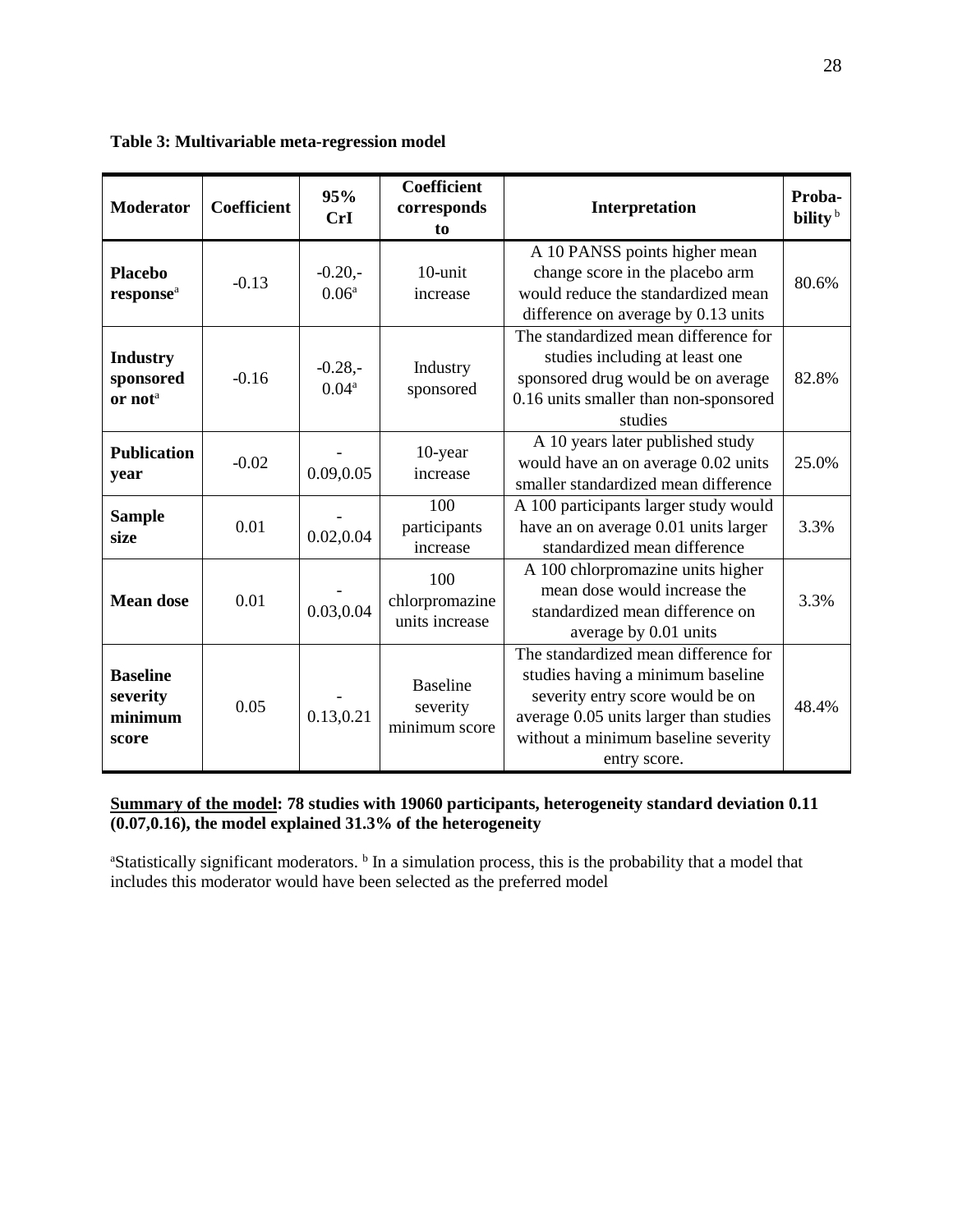#### **Legends of Figures**

**Figure 1**: Number of patients at least minimally improved and at least much improved PANSS = Positive and Negative Syndrome Scale, BPRS = Brief Psychiatric Rating Scale, CGI = Clinical Global Impression Improvement Scale, CrI = Credible Interval

**Figure 2:** Quality of life and social functioning

\*Some studies compared two antipsychotics with placebo. #SMDs were obtained from a random effects model assuming a common heterogeneity across all drugs,  $SMD =$  standardized mean difference,  $SD =$ standard deviation,  $CrI = c$  redible interval

**Figure 3:** Single antipsychotics compared to placebo: positive and negative symptoms (Figure 3 is a panel) of figures)

Footnote: It should be noted that these are raw effect sizes that have not been corrected for the effects of increasing placebo response over the years. The effect sizes of the single drugs have not been compared with each other. Moreover, for some drugs few data were available making the results unreliable. For example, the results of positive symptoms for chlorpromazine are based on only one study with 54 patients. This caused uncertainty about the true effect which is expressed by a large 95% credible interval. Abbreviations:  $N =$  number of trials,  $n =$  number of participants,  $SMD =$  standardized mean difference,  $SD = standard deviation, CrI = credible interval, ARI = aripiprazole, ASE = asenapine, BLO =$ blonanserine, BRE = brexpiprazole, CAR = cariprazine, CPZ = chlorpromazine, FLUPE = flupenthixol, FLUPH = fluphenazine,  $HAL = haloperidol$ ,  $ILO = iloperidone$ ,  $LOX = loxapine$ ,  $LUR = lurasidone$ ,  $MOL =$  molindone,  $OLA =$  olanzapine,  $PAL =$  paliperidone,  $QUE =$  quetiapine,  $RIS =$  risperidone,  $SER =$ sertindole,  $THIOT = thiothixene$ ,  $ZIP = ziprasidone$ ,  $ZOT = zotepine$